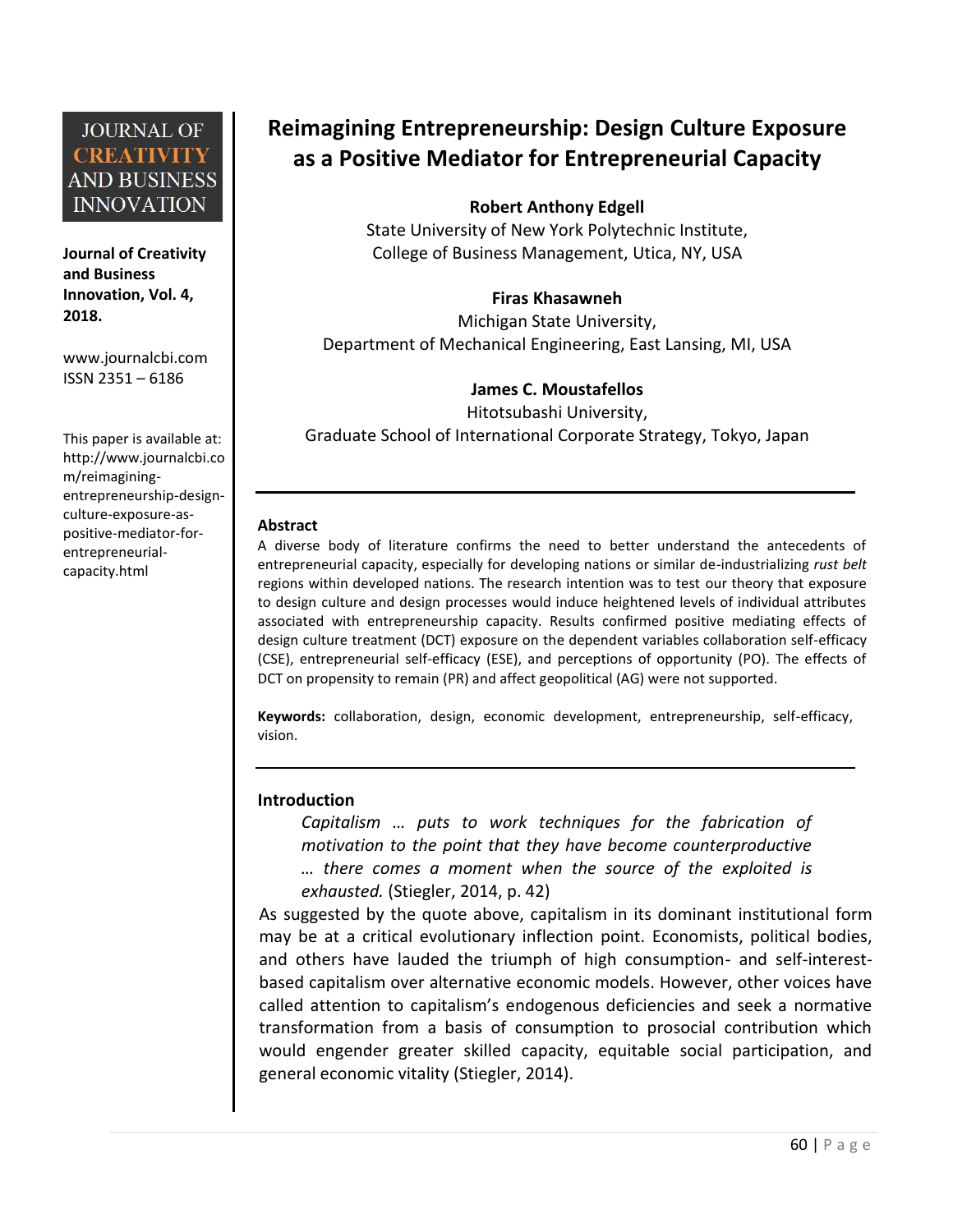**Journal of Creativity and Business Innovation, Vol. 4, 2018.**

[www.journalcbi.com](http://www.journalcbi.com/) ISSN 2351 – 6186

This paper is available at: [http://www.journalcbi.co](http://www.journalcbi.com/ideation-using-analogies.html) [m/reimagining](http://www.journalcbi.com/ideation-using-analogies.html)[entrepreneurship-design](http://www.journalcbi.com/ideation-using-analogies.html)[culture-exposure-as](http://www.journalcbi.com/ideation-using-analogies.html)[positive-mediator-for](http://www.journalcbi.com/ideation-using-analogies.html)[entrepreneurial](http://www.journalcbi.com/ideation-using-analogies.html)[capacity.html](http://www.journalcbi.com/ideation-using-analogies.html)

In developed nations such as the United States, classical capitalism with arguably weak government policy and intervention has yielded wide swaths of de-industrializing society, often referred to as *rust belt* regions (Brady, Beckfield, & Zhao, 2007). Features include diminishing economic vitality (Koistinen, 2013), shrinking populations, urban decay, and growing political "hostility and even anger" (Stiegler, 2014, p. 42). Although economists and political actors have prescribed entrepreneurial activity and reduced governmental involvement as simple remedies for rust belt and rural challenges, a diverse body of literature confirms the need to better understand the antecedents of entrepreneurial capacity. Many scholars posit that there is no adequate or robust explanation of entrepreneurial capacity (Chaminade, Lundvall, Vang-Lauridsen, & Joseph, 2009; Diaz-Casero, Hernandez-Mogollon, & Roldan, 2012).

While many institutional scholars of varying views argue for policies that stimulate the development of entrepreneurial capacity as a safeguard to progress, they often disagree about the optimal institutional path to achieving more robust economic activity. Further complicating this challenge, is the related phenomenon of outmigration (Petrin, Schafft, & Meece, 2014) or *brain drain*—the loss of educated, achievement-oriented young adults who may have the general cognitive and physical capabilities and long-term interests to change local institutions. For many rust belt and rural regions, brain drain has become a predictor of further de-industrialization. Rational choice and economic institutional theories may not fully consider the antecedent behavioral processes and technological systems effects that enable actors (Chaminade et al., 2009; Green, Li, & Nohria, 2009; Maguire & Hardy, 2009; Mahoney & Thelen, 2010). As such, the purpose of this interdisciplinary study is to test the impact of design culture treatments on efficacies, attitudes, and behavioral intentions of *young adults* during the *transition to work* stage as necessary *human* conditions for entrepreneurial capacity (Geldhof et al., 2014; Lloyd, Behrman, Stromquist, & Cohen, 2006). Accordingly, university students are ideal subjects since they directly represent the target population of potential young adult entrepreneurs. Our research is guided by these questions: *How might entrepreneurship be reimagined?; Which institutional strategies might governments, educators, and others use to encourage creative and entrepreneurial behavior in young adults?;*  and *How might deindustrialized communities engage their "best and brightest" and experience "brain gain"?* 

#### **Entrepreneurship and Design Culture**

Entrepreneurs are actors who through the actions of entrepreneurship, a combination of creativity and business expertise, are able to lead the sustainable introduction of technological innovations that represent novel market value (Reynolds, 2010). Entrepreneurs are often driven by their intuitive sense that the current and accepted equilibrium in a given stable system is unsatisfactory, a view that the system could be more beneficial to multiple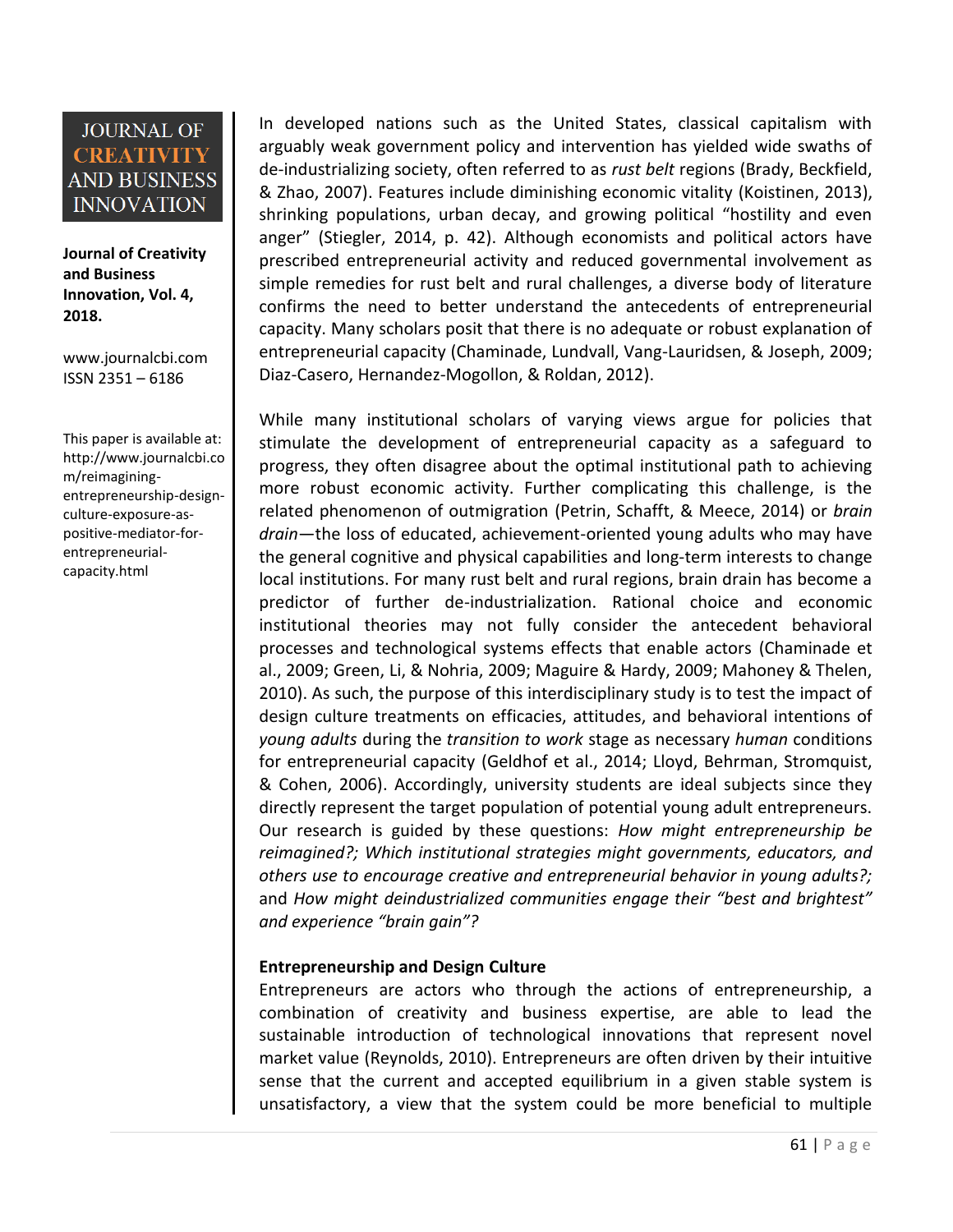**Journal of Creativity and Business Innovation, Vol. 4, 2018.**

[www.journalcbi.com](http://www.journalcbi.com/) ISSN 2351 – 6186

This paper is available at: [http://www.journalcbi.co](http://www.journalcbi.com/ideation-using-analogies.html) [m/reimagining](http://www.journalcbi.com/ideation-using-analogies.html)[entrepreneurship-design](http://www.journalcbi.com/ideation-using-analogies.html)[culture-exposure-as](http://www.journalcbi.com/ideation-using-analogies.html)[positive-mediator-for](http://www.journalcbi.com/ideation-using-analogies.html)[entrepreneurial](http://www.journalcbi.com/ideation-using-analogies.html)[capacity.html](http://www.journalcbi.com/ideation-using-analogies.html)

stakeholders if certain novel or creative changes were introduced. Although entrepreneurs have traditionally been conceived as transformative economic agents in marketplaces, current scholarship extends the scope to include those who through social skill (Albert & Couture, 2013; Bozic Yams, 2017) introduce novel change within social and political arrangements. Furthermore there are emergent conceptions of "social entrepreneurship" that feature entrepreneurs who, working through hybrid "social venture" organizational forms, transcend boundaries to achieve social change and purposeful impact through sustainable economic means (Martin & Osberg, 2007; Perrini, Vurro, & Costanzo, 2010). Entrepreneurial capacity is defined as the ability of a given geopolitical entity to produce entrepreneurial activities that introduce and diffuse novel innovations (Diaz-Casero et al., 2012; Hindle, 2012; Yencken & Gillin, 2004). As discussed above, many scholars agree that the literature lacks a complete or robust explanation of entrepreneurial capacity.

One broad stream of research focuses on technoscientific aspects such as infrastructure and various arrangements of institutional bodies (Leydesdorff & Etzkowitz, 1998; Rypestøl & Aarstad, 2018). Others have begun to investigate aspects of human behavior, agency, and self-efficacy that are relevant for would be entrepreneurs (Lindh & Thorgren, 2016; McGee, Peterson, Mueller, & Sequeira, 2009; Souitaris, Zerbinati, & Al-Laham, 2007). However, methods and processes for building or increasing individual self-efficacy are still not clear. Lastly, a few scholars from disciplines outside of economics have begun to broaden entrepreneurship discourse by setting normative sustainability expectations. For instance, some have called for the social worth of current capitalists and entrepreneurs to be correlated with their capacities to collaboratively expand the possibilities for future entrepreneurial activity and humanity (Edgell & Vogl, 2013; Steyaert & Katz, 2006; Stiegler, 2014; Toutain, Fayolle, Pittaway, & Politis, 2017). Stiegler (2014, p. 19) defines a normative reenchantment of capitalism as "this new industrial model *the economy of contribution."* that creates positive externalities in the form of individual capabilities and "care for self and for other, taken individually and collectively." We posit that reimagining entrepreneurship to provide positive prosocial externalities might be achieved through emphasis on aspects of design culture, specifically immersion and network engagement.

*Design Immersion***.** This refers to culturalizing others into designers' values, beliefs, and practice techniques. The views and practices of designers provide a robust "framework for evolving purpose, identity, self-efficacy, creative action, and sensitivity to the needs of others" (Edgell & Moustafellos, 2017, p. 10). Designers search, through deep phenomenon immersion, for meanings and assumptions as important precursors to solving and ideation (Kolko, 2010). They deploy visuo-spatial intelligence (e.g., mental rotations)—the visualization of three dimensional space and objects (Prokýsek, Rambousek, & Wildová, 2013;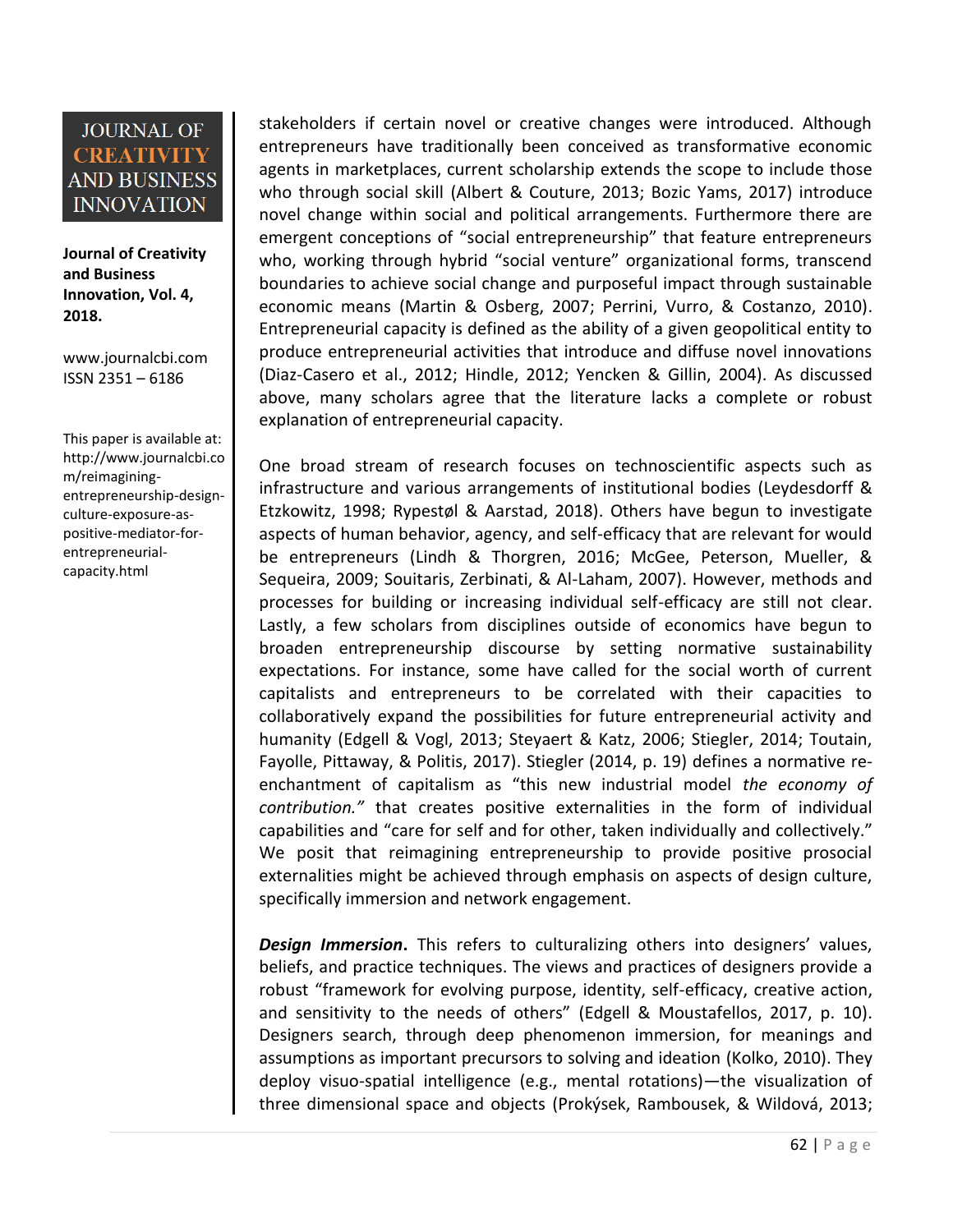**Journal of Creativity and Business Innovation, Vol. 4, 2018.**

[www.journalcbi.com](http://www.journalcbi.com/) ISSN 2351 – 6186

This paper is available at: [http://www.journalcbi.co](http://www.journalcbi.com/ideation-using-analogies.html) [m/reimagining](http://www.journalcbi.com/ideation-using-analogies.html)[entrepreneurship-design](http://www.journalcbi.com/ideation-using-analogies.html)[culture-exposure-as](http://www.journalcbi.com/ideation-using-analogies.html)[positive-mediator-for](http://www.journalcbi.com/ideation-using-analogies.html)[entrepreneurial](http://www.journalcbi.com/ideation-using-analogies.html)[capacity.html](http://www.journalcbi.com/ideation-using-analogies.html)

Uttal, Miller, & Newcombe, 2013). For visualization, they use techniques such as building physical scale models (e.g., prototyping), drawing conceptual maps, and sketching diagrams with the aim of iterative and abductive modeling of various novel systemic arrangements. To gain insight into the varied needs of others and to develop shared meanings, designers may embrace discursive practices with diverse constituents (Edgell & Kimmich, 2015; Wilkinson & De Angeli, 2014). During and after phenomenon investigation, designers may use participatory design to generate novel concepts by engaging in collaborative ideation sessions, often called charrettes or hackathons (Cardona & Tomancak, 2012; Østergaard, Simonsen, & Karasti, 2018). However, despite the literature about designers and their methods, there is little scientific empirical data to support the benefits of design culture situated in the wider context of entrepreneurship.

*Network Engagement***.** Networks refer to the sociotechnological arrangements of humans and technology with discernible ties, structures, and densities (Willson, 2010). It follows that diverse human actors who are engaged with technologically saturated networks have a higher probability of opportunities to iteratively tinker, experiment, and learn (Carvalho & Goodyear, 2017). This repeated exposure to perplexing phenomena and struggle-inducing challenges increases the probability of greater future resilience, resourcefulness, ingenuity, and self-efficacy as predicted by expectancy and self-efficacy theories (Erozkan & Deniz, 2012), all of which result in comfort with and command of technological resources (Lamers, Verbeek, & Putten, 2013; Ritz & Moye, 2011). Other research provides evidence that creative development is linked to engagement, the degree to which actors connect their inner selves with outer contexts, thus leading to powerful and concentrated participation in creative activities (Olson, 2005, p. 1692).

We argue that design culture with its participatory practices, deep phenomena exploration, use of visuo-spatial and traditional coded language information, and concern for others might be a partial remedy to a host of individual and group challenges including cognitive biases (e.g., narrative fallacy), unethical decisions, and harmful innovation behaviors (Boland & Collopy, 2004; Edgell & Vogl, 2013). Deliberate immersion into design culture could provide youth with the consciousness of designers and with the capabilities for ethical venturing.

#### **Theoretical Framework**

Few scholars have empirically studied the effects of design culture and collaborative design processes as mediators for institutional entrepreneurial capacity development. Our dominant thesis is that exposing young adults to design culture treatments will induce heightened levels of individual attributes associated with entrepreneurial capabilities and civic engagement. Both are necessary conditions that when coupled with appropriate national and local institutional support infrastructure result in entrepreneurial capacity. Given that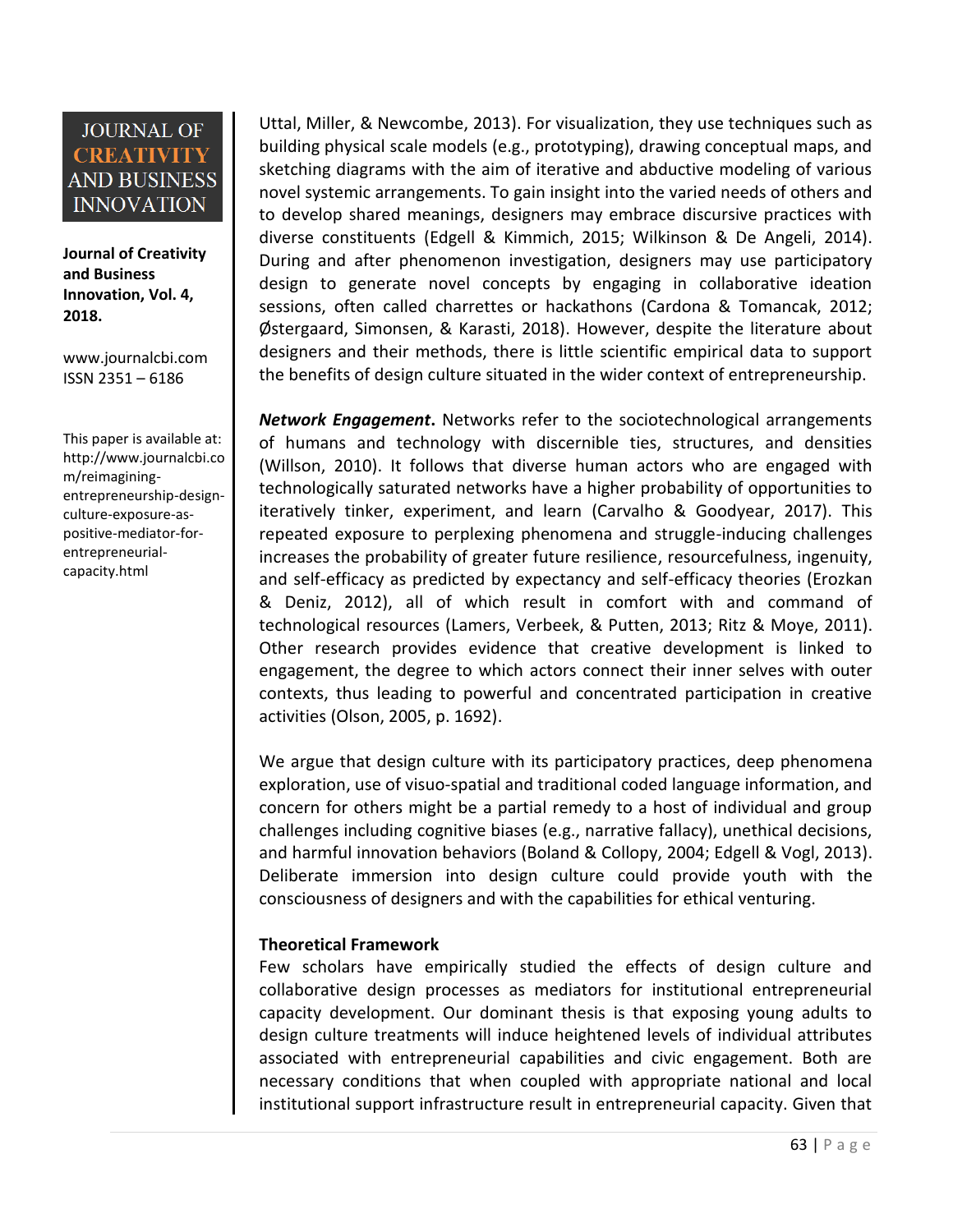**Journal of Creativity and Business Innovation, Vol. 4, 2018.**

[www.journalcbi.com](http://www.journalcbi.com/) ISSN 2351 – 6186

This paper is available at: [http://www.journalcbi.co](http://www.journalcbi.com/ideation-using-analogies.html) [m/reimagining](http://www.journalcbi.com/ideation-using-analogies.html)[entrepreneurship-design](http://www.journalcbi.com/ideation-using-analogies.html)[culture-exposure-as](http://www.journalcbi.com/ideation-using-analogies.html)[positive-mediator-for](http://www.journalcbi.com/ideation-using-analogies.html)[entrepreneurial](http://www.journalcbi.com/ideation-using-analogies.html)[capacity.html](http://www.journalcbi.com/ideation-using-analogies.html)

other research focuses on the value of technoscientific support infrastructure often in the form of connective triple helix configurations (Leydesdorff & Etzkowitz, 1998), we investigate the human aspects of entrepreneurial capacity.

*Mediating Design Culture Treatment (DCT) Variables: Design Immersion (DI) and Network Engagement (NE)***.** We theorize that an effective DCT would embed collaborative design process variables DI and NE to provide participants with the capabilities to investigate and collaboratively act upon unstructured and complex social phenomena. Furthermore, we theorize that exposure to DCTs could help participants view entrepreneurial venturing in a different or *reimagined* way. The DCT process deliberatively shifts participants' foci away from the self or personal perspectives and individual monetary needs of the would-be entrepreneurs to the perspectives and needs of other individuals (e.g., stakeholders) who are deeply affected by the social phenomena under consideration. Boland and Collopy (2004) have characterized this as moving from a *decision attitude* which dominates business education and practice to a *design attitude* which focuses on investigating underlying assumptions in an effort to collaboratively and creatively enhance life for others. We are guided by our Architectural Theory of Innovation (Edgell & Moustafellos, 2017) as a means for adapting, arranging, and integrating the DCT's DI and NE techniques developed and used by Architects, designers, and urban planners. These embedded techniques include collaborative designing, charretting, visualizing, and prototyping.

*Dependent Entrepreneurial Capability Variables: Collaboration Self-Efficacy (CSE) and Entrepreneurial Self-Efficacy (ESE)***.** While many national and local institutional conditions contribute to the development of entrepreneurial capacity, arguably having individual actors capable of enacting entrepreneurship is essential. Research reveals that various forms of individual-level efficacy are necessary for successful entrepreneurship, in particular the twin abilities to collaborate and to take entrepreneurial action. Scholars have found that collaborative self-efficacy, the confidence in one's ability to collaborate with both acquaintances and strangers, is a necessary capability for successful entrepreneurship (Moolenaar, Sleegers, & Daly, 2012). McGee et al. (2009, p. 965) have empirically demonstrated that entrepreneurial self-efficacy, "a person's belief in their ability to successfully launch an entrepreneurial venture", is a predictor of success. In particular, they found that entrepreneurial selfefficacy to be a combination of *search*, the efficacy to identify market opportunities, and *marshaling*, the efficacy to arrange resources for venture realization.

We theorize that exposure to design culture will help develop individuals develop both their collaboration and mental rotations abilities (e.g., visuospatial intelligence) which will help them with entrepreneurial undertaking. As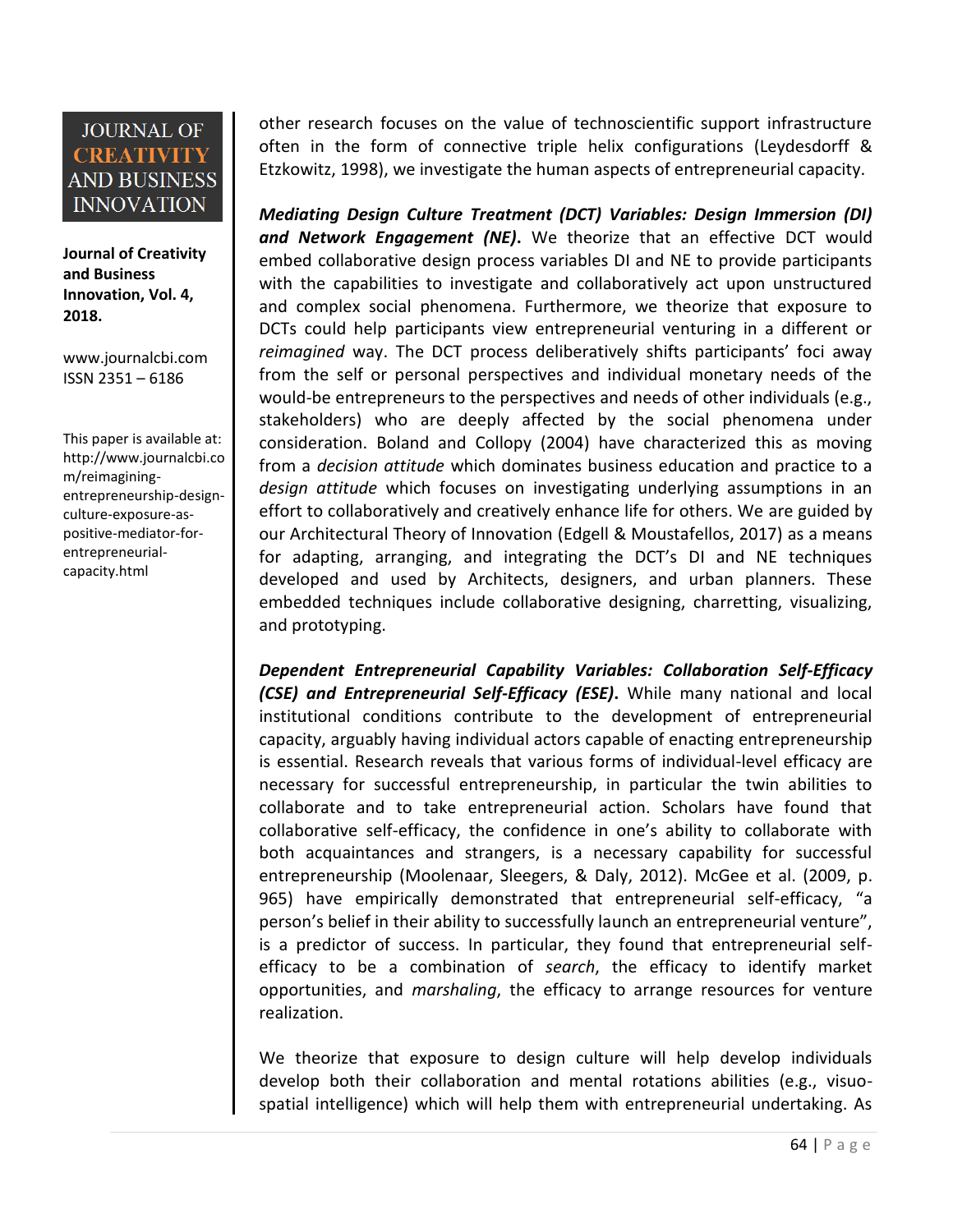**Journal of Creativity and Business Innovation, Vol. 4, 2018.**

[www.journalcbi.com](http://www.journalcbi.com/) ISSN 2351 – 6186

This paper is available at: [http://www.journalcbi.co](http://www.journalcbi.com/ideation-using-analogies.html) [m/reimagining](http://www.journalcbi.com/ideation-using-analogies.html)[entrepreneurship-design](http://www.journalcbi.com/ideation-using-analogies.html)[culture-exposure-as](http://www.journalcbi.com/ideation-using-analogies.html)[positive-mediator-for](http://www.journalcbi.com/ideation-using-analogies.html)[entrepreneurial](http://www.journalcbi.com/ideation-using-analogies.html)[capacity.html](http://www.journalcbi.com/ideation-using-analogies.html)

discussed above, previous research has linked mental rotations abilities to successful entrepreneurship (Prokýsek et al., 2013). Given the aforementioned, we theorize the following two hypothesis:

**Hypothesis 1:** *Exposure to design culture treatment (DCT) variables (DI & NE) will significantly increase levels of collaboration self-efficacy (CSE).*

**Hypothesis 2:** *Exposure to design culture treatment (DCT) variables (DI & NE) will significantly increase levels of entrepreneurial self-efficacy (ESE) including the sub-variables searching (SC) and marshaling (MC).*

*Dependent Civic Engagement Variables: Affect Geopolitical (AG), Perceptions of Opportunity (PO), and Propensity to Remain (PR)***.** During the past few decades, rust belt communities have been challenged by the phenomenon of outmigration or the loss of highly educated young adults. Scholars had traditionally theorized that outmigration was a result of education level (e.g., the higher, the more prone one is to outmigrate) and in particular the advice of educators. However, research by Petrin et al. (2014, p. 294) reveal: "… our data suggest that the highest-achieving rural students are among those with the greatest community attachment, and that student perceptions of local economic conditions are far more influential in shaping postsecondary residential aspirations …" These findings suggest three relevant geopolitical factors: General affect or feelings towards the local community; perceptions of opportunity in the local area; and residential aspirations in terms of propensity to remain (e.g., continuing to reside) in the local community. We theorize that giving young adults the concrete means and processes for collaborating, investigating, and reenvision their surroundings (e.g., network engagement and design immersion) will reinforce favorable affect towards their local communities. Accordingly, we propose the following:

**Hypothesis 3:** *Exposure to design culture treatment (DCT) variables (DI & NE) will significantly increase levels of affect geopolitical (AG) including the sub-variables affect host community (AH) and affect local residential area (A).*

Furthermore, by exposing young adults to various assets of their host and local communities through the immersive aspects of design culture treatments, we hypothesize that they will perceive more opportunities for employment, personal fulfillment, and overall happiness as follows:

**Hypothesis 4:** *Exposure to design culture treatment (DCT) variables (DI & NE) will significantly increase levels of perceptions of opportunity (PO).*

Lastly, we hypothesize that young adults, by participating in the design culture treatment, will experience high levels of community engagement and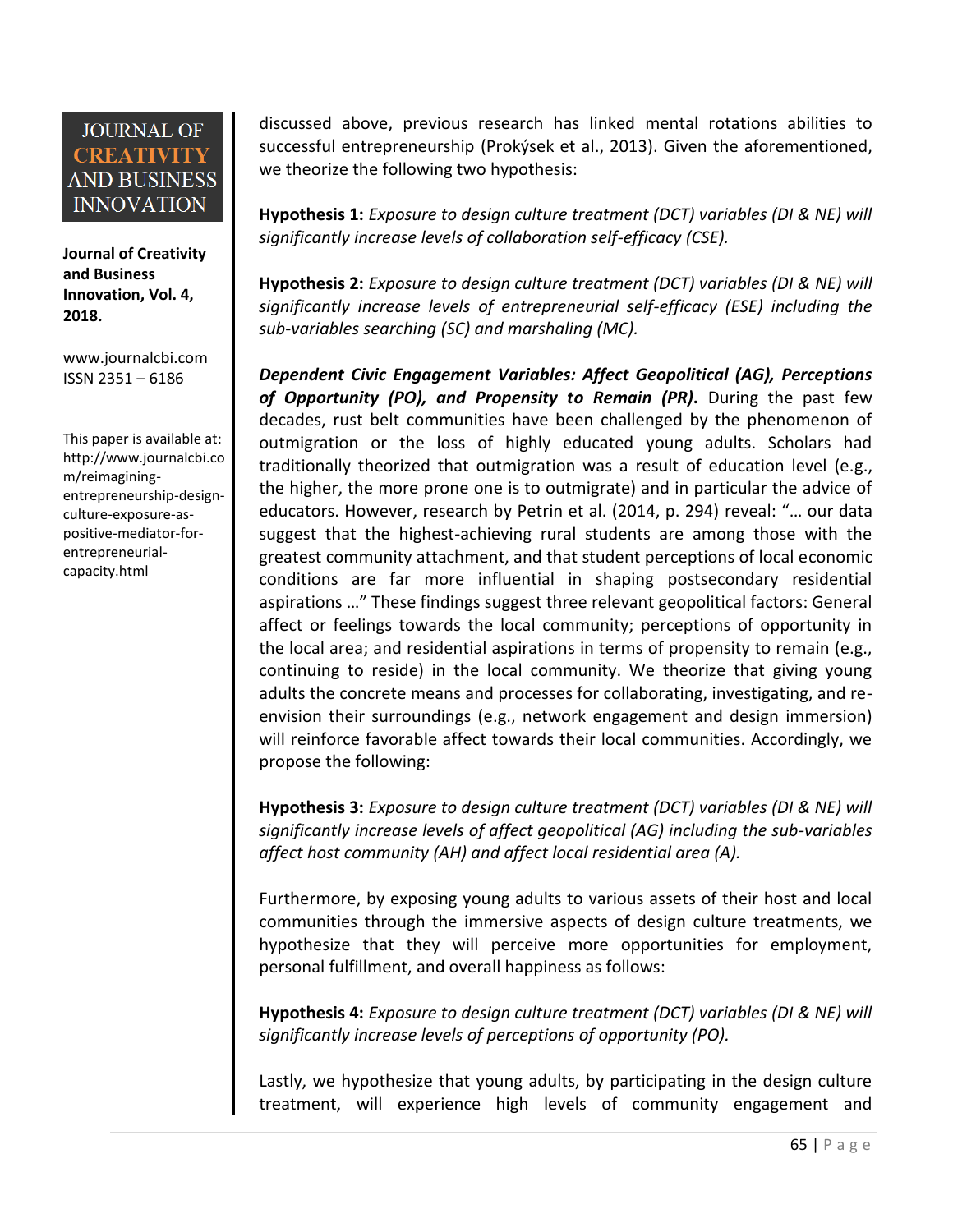**Journal of Creativity and Business Innovation, Vol. 4, 2018.**

[www.journalcbi.com](http://www.journalcbi.com/) ISSN 2351 – 6186

This paper is available at: [http://www.journalcbi.co](http://www.journalcbi.com/ideation-using-analogies.html) [m/reimagining](http://www.journalcbi.com/ideation-using-analogies.html)[entrepreneurship-design](http://www.journalcbi.com/ideation-using-analogies.html)[culture-exposure-as](http://www.journalcbi.com/ideation-using-analogies.html)[positive-mediator-for](http://www.journalcbi.com/ideation-using-analogies.html)[entrepreneurial](http://www.journalcbi.com/ideation-using-analogies.html)[capacity.html](http://www.journalcbi.com/ideation-using-analogies.html)

 $\overline{\phantom{a}}$ 

empowerment and, as such, will therefore express an increased propensity to remain resident in their local communities as follows:

**Hypothesis 5:** *Exposure to design culture treatment (DCT) variables (DI & NE) will significantly increase levels of propensity to remain (PR).*

The conceptual framework in Figure 1 below graphically delineates our theorized relationships.



*Figure 1.* Conceptual Framework.

#### **Method**

*Participants and Site***.** We collected and analyzed pre and post treatment exposure empirical data from 143<sup>1</sup> student participants across 33 teams in four (4) interdisciplinary design culture treatment initiatives which were conducted over three years. All surveys had 100% response rates since survey completion was required for full DCT participation. In addition, we collected and analyzed pre and post control group (non-exposure) data from another 34 comparable students to verify exogenous influences that might account for variances

 $1$  This number is after we eliminated subsequent responses from participants who had participated in more than one DCT treatment iteration. Fewer than 10 respondents had participated in more than one iteration.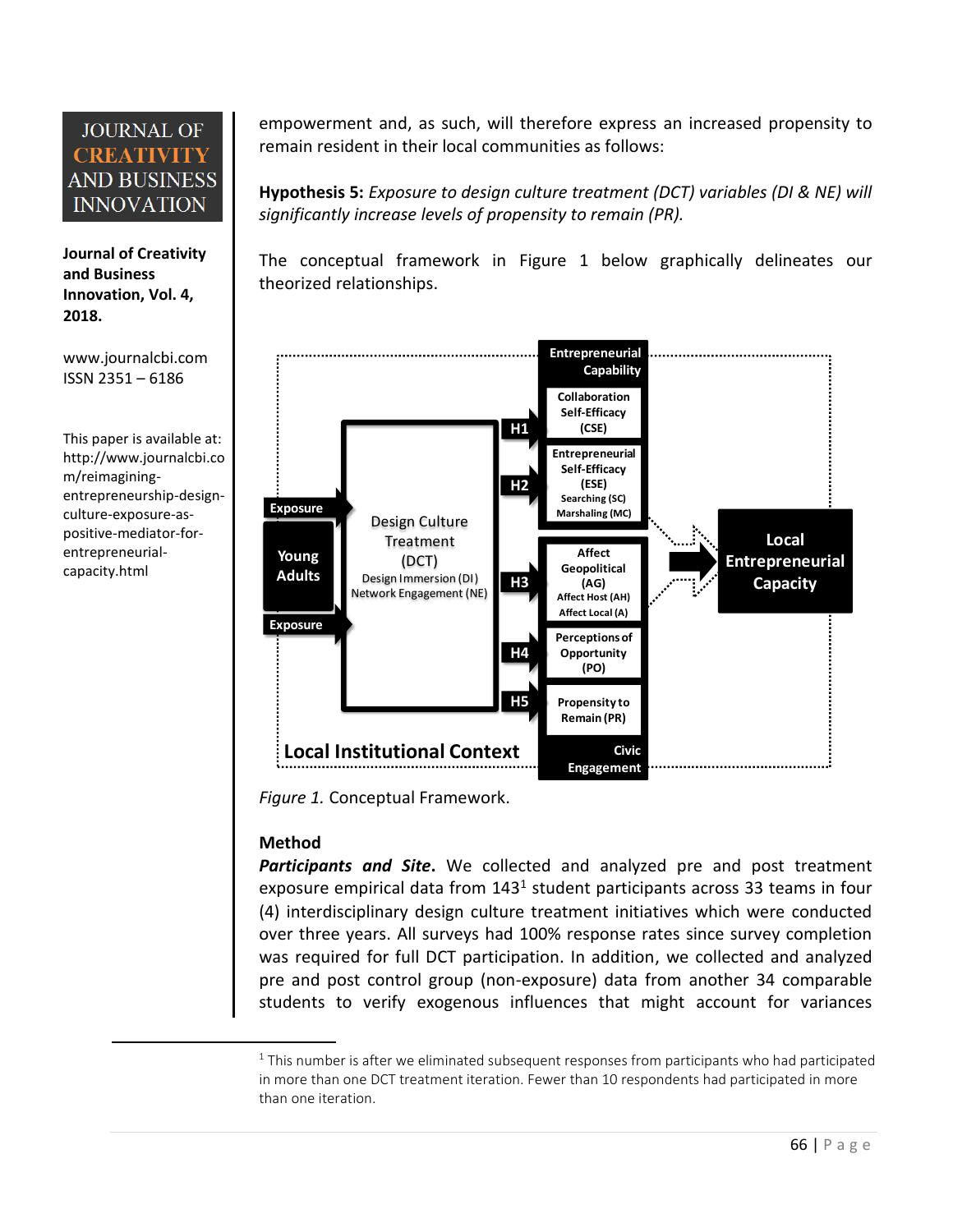**Journal of Creativity and Business Innovation, Vol. 4, 2018.**

[www.journalcbi.com](http://www.journalcbi.com/) ISSN 2351 – 6186

This paper is available at: [http://www.journalcbi.co](http://www.journalcbi.com/ideation-using-analogies.html) [m/reimagining](http://www.journalcbi.com/ideation-using-analogies.html)[entrepreneurship-design](http://www.journalcbi.com/ideation-using-analogies.html)[culture-exposure-as](http://www.journalcbi.com/ideation-using-analogies.html)[positive-mediator-for](http://www.journalcbi.com/ideation-using-analogies.html)[entrepreneurial](http://www.journalcbi.com/ideation-using-analogies.html)[capacity.html](http://www.journalcbi.com/ideation-using-analogies.html)

between pre and post data. The participating treatment students were both undergraduates and graduates students who studied diverse disciplines ranging from business administration to engineering. While a majority of students were enrolled in a host university, students from other universities participated. The universities were located in the upstate New York region known as the greater Mohawk Valley area with the principle city of Utica, New York. This particular region was highly salient for the study site since it exhibits many of the attributes associated with de-industrializing societies. For the study, university instructors either required or incentivized students in existing courses to participate in the co-curricular DCTs referred to as **Innovation Challenge New York (ICNY)**. While the challenge topic or phenomenon studied varied for each treatment iteration, the treatment procedure remained constant and is explained below.

*Instruments and Measures***.** For this IRB-approved study, the pre- and post- -exposure instruments for both exposure and control groups were deployed using web-based hosted survey systems. Each had nine (9) varying items for collecting useful descriptive, demographic, and qualitative data. In addition, each contained 22 same items constituting five (5) repeated variables or measures for testing entrepreneurial capability and civic engagement hypotheses. We adopted one measure from other validated work while we created and validated four measures. For face validation, three (3) subject matter experts and three (3) students not familiar with the subject matter reviewed and gave input for the proposed items for each new measure. We used the first iteration exposure responses to perform principal components analysis and used the pooled responses (all responses from participants in the four iterations) to calculate Cronbach's alpha for each to verify internal consistency.

For measuring entrepreneurial self-efficacy (ESE), we adopted McGee et al's (2009) validated 5-item questionnaire ( $\alpha$  = .82). This scale measures two subscales, searching (SC) (3 items;  $\alpha$  = .83) and marshaling (MC) (2 items;  $\alpha$  = .81) using 5-point Likert scales ranging from 1 (*very little*) to 5 (*very much*) or 1 (*very dissatisfied*) to 5 (*very satisfied*). Select items include: *How much confidence do you have in your ability to collaboratively brainstorm (come up with) a new idea for a product or service?* (searching) and *How much confidence do you have in your ability to network—i.e., make contact with and exchange information with others?* (marshaling).

For our second measure of entrepreneurial capability, collaboration self-efficacy (CSE), we created and validated a 5-item scale ( $\alpha$  = .75) to capture the nuanced differences associated with collaborations that involve strangers versus those that involve acquaintances as well as collaborating for generally creative and civic purposes. For developing our items, we followed the ESE language patterns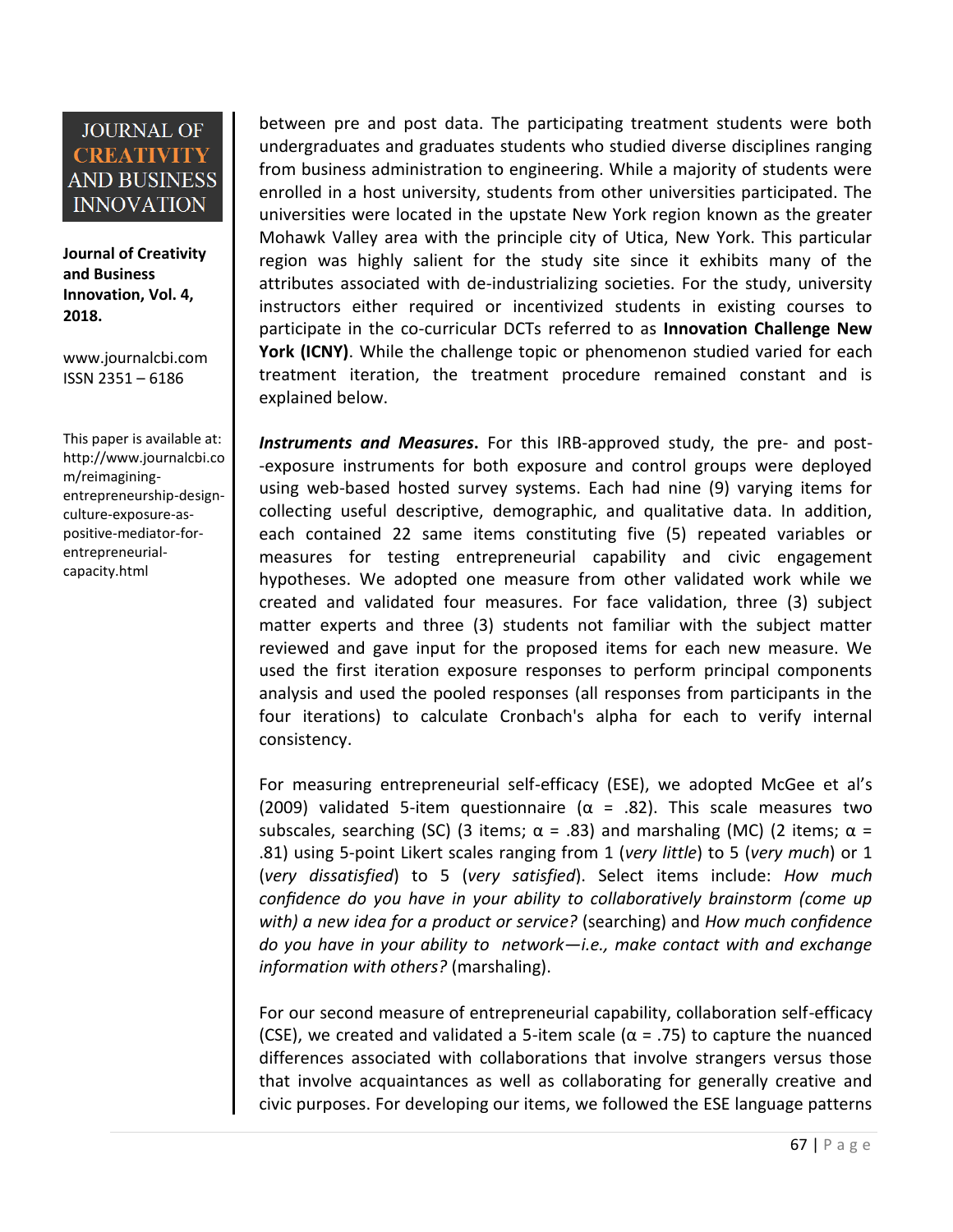**Journal of Creativity and Business Innovation, Vol. 4, 2018.**

[www.journalcbi.com](http://www.journalcbi.com/) ISSN 2351 – 6186

This paper is available at: [http://www.journalcbi.co](http://www.journalcbi.com/ideation-using-analogies.html) [m/reimagining](http://www.journalcbi.com/ideation-using-analogies.html)[entrepreneurship-design](http://www.journalcbi.com/ideation-using-analogies.html)[culture-exposure-as](http://www.journalcbi.com/ideation-using-analogies.html)[positive-mediator-for](http://www.journalcbi.com/ideation-using-analogies.html)[entrepreneurial](http://www.journalcbi.com/ideation-using-analogies.html)[capacity.html](http://www.journalcbi.com/ideation-using-analogies.html)

established by McGee et al. (2009) and used 5-point Likert scales ranging from 1 (*very little*) to 5 (*very much*) or 1 (*very dissatisfied*) to 5 (*very satisfied*). Sample items include: *How much confidence do you have in your ability to collaborate with strangers (unfamiliar individuals)?* and *How much confidence do you have in your ability to collaboratively improve the quality of life in your community?*

For civic engagement, we devised and validated three (3) new measures. Affect geopolitical (AG) (6 items;  $\alpha$  = .81) is intended to quantify individuals' feelings towards aspects of the region. To capture differences between the treatment host communities and participants' own local communities, we crafted two subscales affect host (AH) (1 item) and affect local (A) (5 items;  $\alpha$  = .80) using 5point Likert scales ranging from 1 to 5 anchored by the terms: *very unappealing, very appealing; very dissatisfied, very satisfied; very little, very much;* or *very difficult, very easy.* Sample items include: *How satisfied are you with life in your local community?* and *How appealing is life in your local community?*

Perceptions of opportunity (PO) (3 items;  $\alpha$  = .77) uses 5-point Likert scales ranging from 1 to 5 anchored by the terms *very little* and *very much*. The purpose is to gauge individuals' attitudes towards regional economic opportunity, self-fulfillment potential, and overall happiness potential. A sample item includes: *How much opportunity for employment does your local community offer?* Propensity to remain (PR) (3 items;  $\alpha$  = .89) uses 5-point Likert scales ranging from 1 to 5 anchored by the terms: *very unlikely, very likely; very uncommitted, very committed;* or *never, always*. This measure captures individuals' residency intents and commitments. A sample item includes: *How likely are you to remain in your current local community?*

*Procedure***.** For each of the four (4) iterations, we consistently administered the DCT which typically had a duration of approximately three to four weeks and encompassed three phases. We collected pre-exposure data during the *Phenomenon Comprehension Phase* then after the *Core Ideation Process Phase* we collected post-exposure data during the *Integrative Reflection Phase*. Individual respondents individually and privately completed pre and post surveys on their own devices in self-selected locations. Although embedded throughout the DCT, participants were most robustly exposed to the dominant and transformative DI and NE aspects during the *Core Ideation Process* phase. Also during the first iteration, we collected survey data from a control group of comparable students who were not involved in the DCT.

The **Phenomenon Comprehension Phase** provided participants with structured opportunities to deeply research and individually gather field information about the local social phenomenon or topic of the particular DCT. This prepared participants with sufficient levels of phenomenon familiarity so they were productively able to contribute in team-based exercises during the next phase.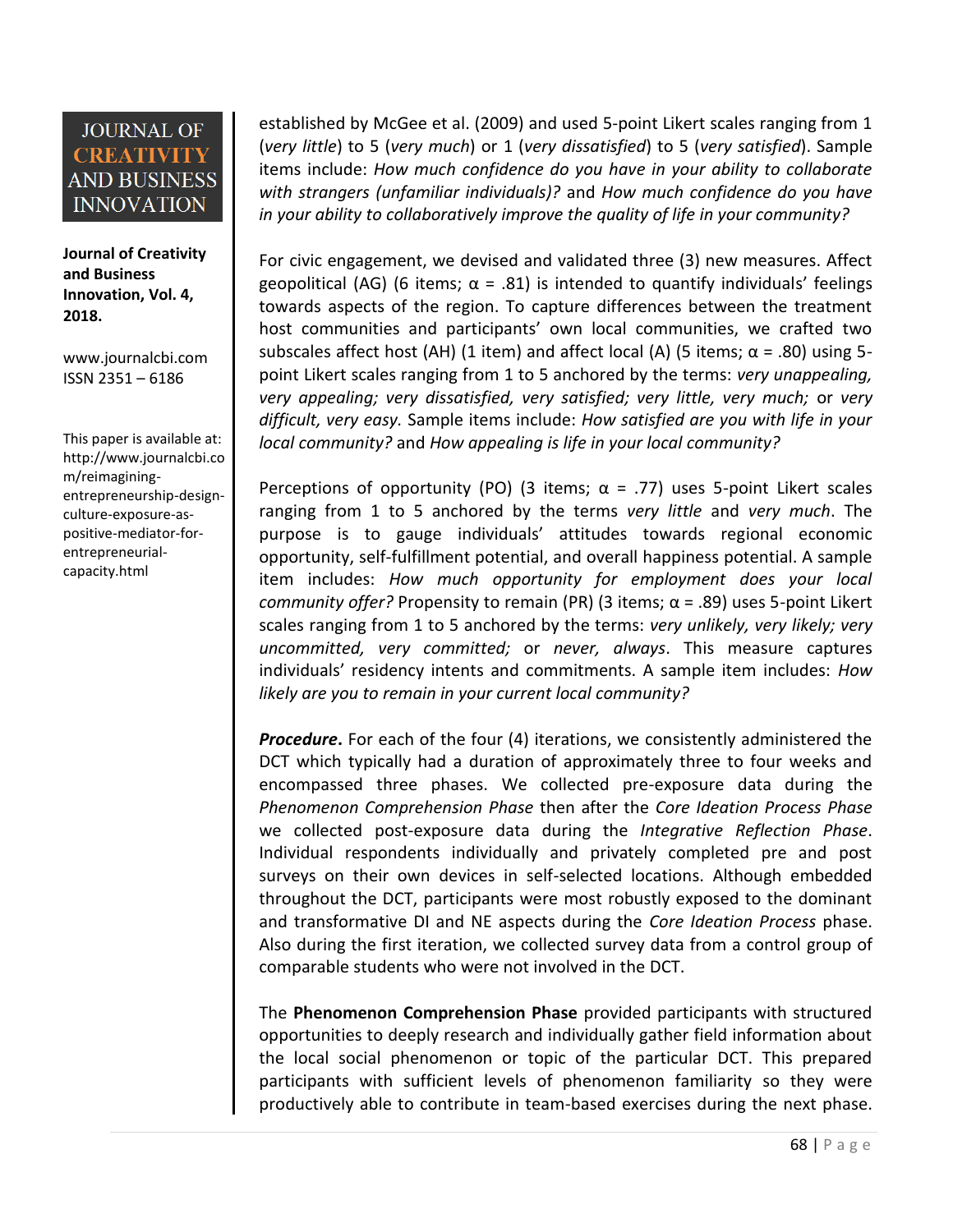**Journal of Creativity and Business Innovation, Vol. 4, 2018.**

[www.journalcbi.com](http://www.journalcbi.com/) ISSN 2351 – 6186

This paper is available at: [http://www.journalcbi.co](http://www.journalcbi.com/ideation-using-analogies.html) [m/reimagining](http://www.journalcbi.com/ideation-using-analogies.html)[entrepreneurship-design](http://www.journalcbi.com/ideation-using-analogies.html)[culture-exposure-as](http://www.journalcbi.com/ideation-using-analogies.html)[positive-mediator-for](http://www.journalcbi.com/ideation-using-analogies.html)[entrepreneurial](http://www.journalcbi.com/ideation-using-analogies.html)[capacity.html](http://www.journalcbi.com/ideation-using-analogies.html)

 $\overline{\phantom{a}}$ 

During this phase of up to three weeks, participants gained a more physical and direct experience of the phenomenon domain including human and technological actors. Field work consisted of site tours, "windshield" and "walking" (Whitehead, 2006, p. 2) style casual ethnographic studies (using a topic-customized research notebook tool), firsthand observations, interaction with technologies, and discussions with diverse constituents. Participating students investigated constituents' needs and interests with the intent to become more aware and concerned about the wellbeing of others. Students collected data in the form of notes, photos, videos, and artifacts. During concluding sessions, students gathered additional information through interaction with relevant subject matter experts.

The **Core Ideation Process Phase** had a typical duration of one day and was led by one or more facilitators with design culture expertise. Students experienced intense exposure to DI and NE by working in assigned teams to optimize diversity. They participated in structured and time bound activities arranged into five modules: (1) Teaming and Discovery; (2) People, Needs, and Paradox; (3) Ideation & Prototyping; (4) Value & Sustainability; and (5) Communication & Evaluation. Each module progressed the overall group from individual research to collaborative team working methods and ultimately group sharing among teams. Within modules, the techniques deployed required a mixture of both individual and collective contributions to reduce adverse team effects such as free rider problems. Members shared and synthesized multiple individual ideas into team concepts they further refined through visualization and prototyping techniques. Activities guided teams to collectively frame the phenomenon, understand and empathize with affected constituents, explore problem or opportunity aspects, and propose new visions or concepts that were evaluated by judges. At the end of this phase, students, judges, and others engaged in discussions about proposed concepts and DCT procedures.

The final **Integrative Reflection Phase** occurred during the week immediately following the previous phase and provided opportunities for participants to individually and collectively reflect upon their overall experiences. During this phase, students individually and privately completed the post-exposure surveys which included additional qualitative reflection questions. Also, they collaboratively crafted written descriptions of their team concepts.<sup>2</sup>

*Data Analysis***.** We used a mixed design analysis of variance (ANOVA, type III ss) of the pooled exposure responses and first iteration control group to determine the general treatment effects on all dependent variables summed. For the pooled responses, we conducted paired sample dependent *t*-tests (two tailed,

 $<sup>2</sup>$  Additional detailed explicative information and diagrams about various aspects of the DCT are</sup> available from the authors.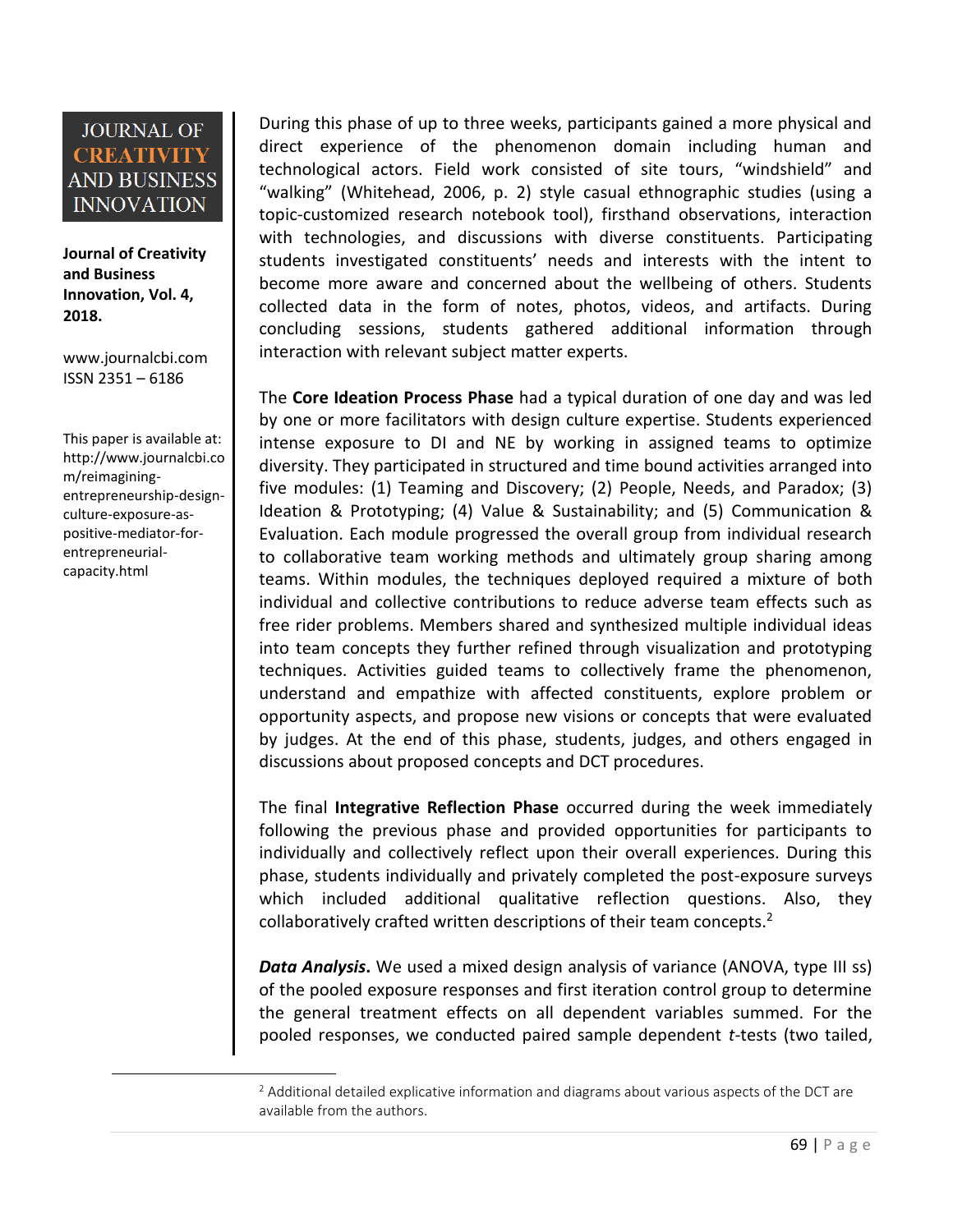**Journal of Creativity and Business Innovation, Vol. 4, 2018.**

[www.journalcbi.com](http://www.journalcbi.com/) ISSN 2351 – 6186

This paper is available at: [http://www.journalcbi.co](http://www.journalcbi.com/ideation-using-analogies.html) [m/reimagining](http://www.journalcbi.com/ideation-using-analogies.html)[entrepreneurship-design](http://www.journalcbi.com/ideation-using-analogies.html)[culture-exposure-as](http://www.journalcbi.com/ideation-using-analogies.html)[positive-mediator-for](http://www.journalcbi.com/ideation-using-analogies.html)[entrepreneurial](http://www.journalcbi.com/ideation-using-analogies.html)[capacity.html](http://www.journalcbi.com/ideation-using-analogies.html)

 $\overline{\phantom{a}}$ 

95% CI) to verify all hypotheses. We used Cohen's *d* as a measure of effect size for the increases from the pre to post exposure.

#### **Results**

Table 1 below contains all means and standard deviations for pre- and posttreatment data by pooled exposure group (*n* = 143) and control group (*n* = 34).

**TABLE 1** Means and standard deviations for the exposure (pooled) and control groups<sup>3</sup>

| <b>Scales</b>                         |      | Exposure $(n = 143)$ |      |     |      | Control $(n = 34)$ |      |     |
|---------------------------------------|------|----------------------|------|-----|------|--------------------|------|-----|
|                                       | Pre  |                      | Post |     | Pre  |                    | Post |     |
|                                       | M    | SD                   | м    | SD  | M    | SD                 | м    | SD  |
| Collaboration Self-Efficacy (CSE)**   | 19.5 | 3.2                  | 20.9 | 3.1 | 18.9 | 3.3                | 18.4 | 3.4 |
| Entrepreneurial Self-Efficacy (ESE)** | 18.8 | 3.3                  | 20.4 | 3.2 | 17.6 | 3.7                | 17.9 | 3.5 |
| Searching (SC)**                      | 11.4 | 2.0                  | 12.3 | 2.0 | 10.5 | 2.3                | 10.4 | 2.2 |
| Marshaling $(MC)**$                   | 7.3  | 1.9                  | 8.1  | 1.7 | 7.1  | 2.1                | 7.5  | 1.9 |
| Affect Geopolitical (AG)              | 18.9 | 4.0                  | 19.6 | 4.4 | 19.6 | 4.1                | 19.7 | 4.4 |
| Affect Host (AH)*                     | 2.8  | 0.9                  | 3.0  | 0.9 | 2.8  | 0.8                | 2.7  | 1.0 |
| Affect Local (A)                      | 16.1 | 3.6                  | 16.5 | 3.9 | 16.9 | 3.6                | 17.0 | 3.7 |
| Perceptions of Opportunity (PO)*      | 8.7  | 2.3                  | 9.3  | 2.5 | 8.4  | 2.7                | 8.7  | 2.8 |
| Propensity to Remain (PR)             | 8.2  | 3.1                  | 8.6  | 3.0 | 8.4  | 3.3                | 8.9  | 3.4 |

 $* p < .05, ** p < .00$ 

For the ANOVA, we used time (pre-exposure, post-exposure) as the withinsubjects factor and treatment group (exposure, control) as the between-subjects factor. The analysis revealed no significant effect arising from group (membership in either the exposure or control groups),  $F(1, 175) = 2.39$ ,  $p =$ .124,  $\eta_p^2$  = .013. This indicated, as predicted, that the control group was characteristically comparable to the exposure group. However, there was a main effect of time,  $F(1, 175) = 10.84$ ,  $p < .01$ ,  $\eta_p^2 = .058$  and interaction between time and group,  $F(1, 175) = 6.05$ ,  $p < .05$ ,  $\eta_p^2 = .033$ . This suggested that the DCT did have a significant and medium size effect on exposed subjects as further tested below.

*Hypothesis 1.* For the collaboration self-efficacy (CSE) scale, a paired-samples ttest indicated that scores were significantly higher for the post-exposure sample (*M* = 20.9, *SD* = 3.06) than for the pre-exposure sample (*M* = 19.5, *SD* = 3.19), *t*(142) = -4.0, *p* < .001, *d* = 0.45. Accordingly, hypothesis 1 was accepted.

*Hypothesis 2***.** For the entrepreneurial self-efficacy (ESE) scale, a paired-samples t-test indicated that scores were significantly higher for the post-exposure sample ( $M = 20.4$ ,  $SD = 3.25$ ) than for the pre-exposure sample ( $M = 18.8$ ,  $SD =$ 3.33), *t*(142) = -4.3, *p* < .001, *d* = 0.50. For the searching (SC) subscale, a paired-

<sup>&</sup>lt;sup>3</sup> Source: own calculations.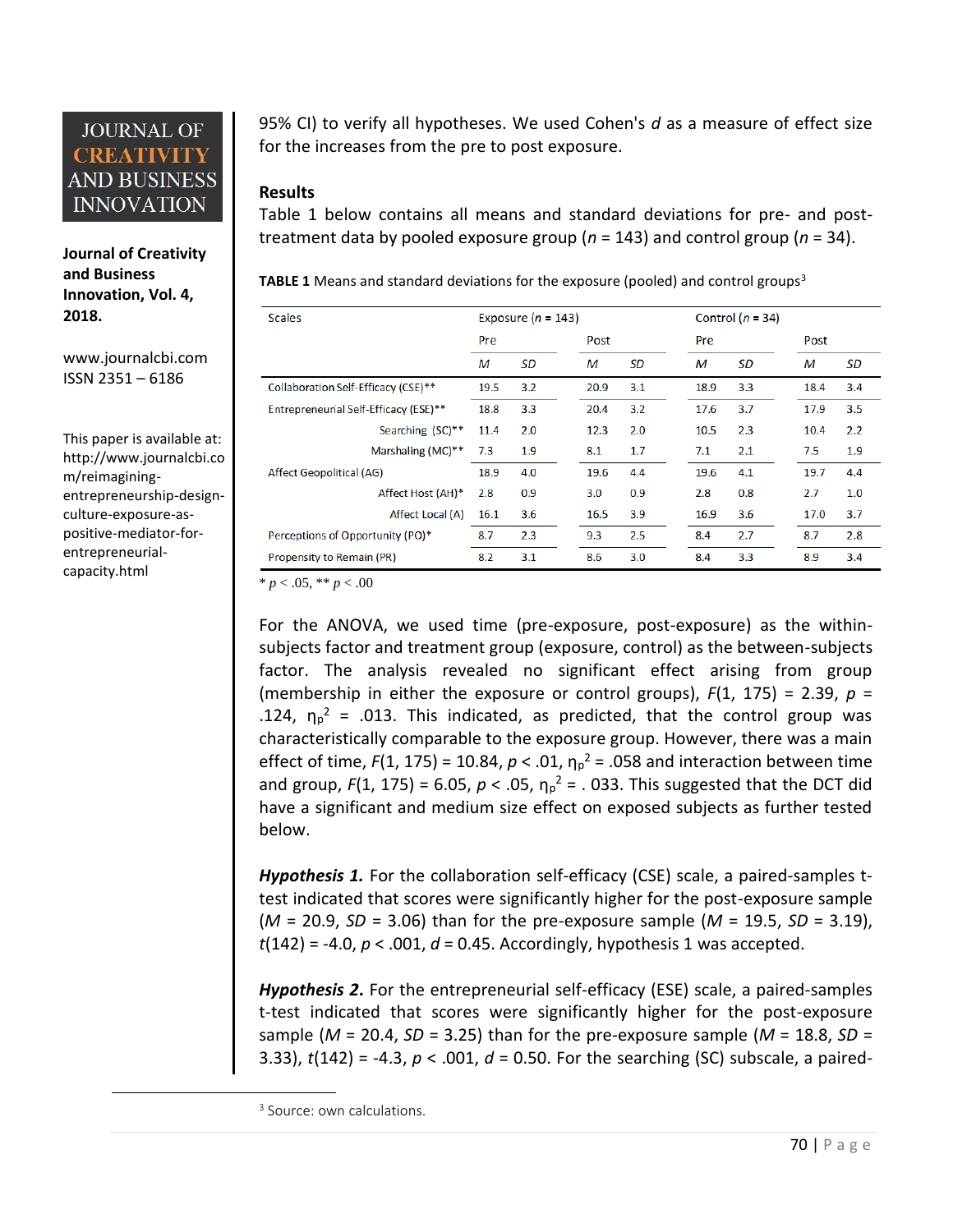**Journal of Creativity and Business Innovation, Vol. 4, 2018.**

[www.journalcbi.com](http://www.journalcbi.com/) ISSN 2351 – 6186

This paper is available at: [http://www.journalcbi.co](http://www.journalcbi.com/ideation-using-analogies.html) [m/reimagining](http://www.journalcbi.com/ideation-using-analogies.html)[entrepreneurship-design](http://www.journalcbi.com/ideation-using-analogies.html)[culture-exposure-as](http://www.journalcbi.com/ideation-using-analogies.html)[positive-mediator-for](http://www.journalcbi.com/ideation-using-analogies.html)[entrepreneurial](http://www.journalcbi.com/ideation-using-analogies.html)[capacity.html](http://www.journalcbi.com/ideation-using-analogies.html)

samples t-test indicated that scores were significantly higher for the postexposure sample ( $M = 12.3$ ,  $SD = 2.04$ ) than for the pre-exposure sample ( $M =$ 11.4,  $SD = 2.02$ ),  $t(142) = -3.4$ ,  $p < .001$ ,  $d = 0.41$ . For the marshaling (MC) subscale, a paired-samples t-test indicated that scores were significantly higher for the post-exposure sample  $(M = 8.1, SD = 1.67)$  than for the pre-exposure sample (*M* = 7.3, *SD* = 1.92), *t*(142) = -4.0, *p* < .001, *d* = 0.44. Based on the scale and subscales results, hypothesis 2 was fully accepted.

*Hypothesis 3.* For the affect geopolitical (AG) scale, a paired-samples t-test indicated that scores were not significantly higher for the post-exposure sample (*M* = 19.6, *SD* = 4.38) than for the pre-exposure sample (*M* = 18.9, *SD* = 4.05), *t*(142) = -1.4, *p* = .151, *d* = 0.16. For the affect host (AH) subscale, a pairedsamples t-test indicated that scores were significantly higher for the postexposure sample (*M* = 3.0, *SD* = 0.92) than for the pre-exposure sample (*M* = 2.8, *SD* = 0.93), *t*(142) = -2.1, *p* < .05, *d* = 0.27. For the affect local (A) subscale, a paired-samples t-test indicated that scores were not significantly higher for the post-exposure sample ( $M = 16.5$ ,  $SD = 3.89$ ) than for the pre-exposure sample (*M* = 16.1, *SD* = 3.57), *t*(142) = -1.1, *p* = .287, *d* = 0.12. Based on the mixed results, hypothesis 3 was only partially accepted (for affect host).

*Hypothesis 4.* For the perceptions of opportunity (PO) scale, a paired-samples ttest indicated that scores were significantly higher for the post-exposure sample (*M* = 9.3, *SD* = 2.49) than for the pre-exposure sample (*M* = 8.7, *SD* = 2.26), *t*(142) = -2.2, *p* < .05, *d* = 0.25. Accordingly, hypothesis 4 was accepted.

*Hypothesis 5.* For the propensity to remain (PR) scale, a paired-samples t-test indicated that scores were not significantly higher for the post-exposure sample (*M* = 8.6, *SD* = 3.05) than for the pre-exposure sample (*M* = 8.2, *SD* =3.14), *t*(142) = -1.0, *p* = .308, *d* = 0.12. Accordingly, hypothesis 5 was rejected.

#### **Discussion and Conclusion**

The results of this study suggest that exposure to design culture may be an efficacious treatment for helping young adults become more entrepreneurial, collaborative, and somewhat more engaged with their communities. As predicted by various human agency views, the observed increases in both collaboration and entrepreneurial self-efficacies, with medium effect sizes, may be due to the DCT providing participants with a combination of design culture mastery experiences, social modeling, and social persuasion (Bandura, 2008). Giving students the means to create positive civic options in situations where no existing or obvious options seem adequate might induce more confidence when compared to traditional management *decision attitude* approaches. Also, improved agency as a function of exposure to and embeddedness with technologies in the form of design processes and techniques is consistent with actor network theory (Latour, 2005).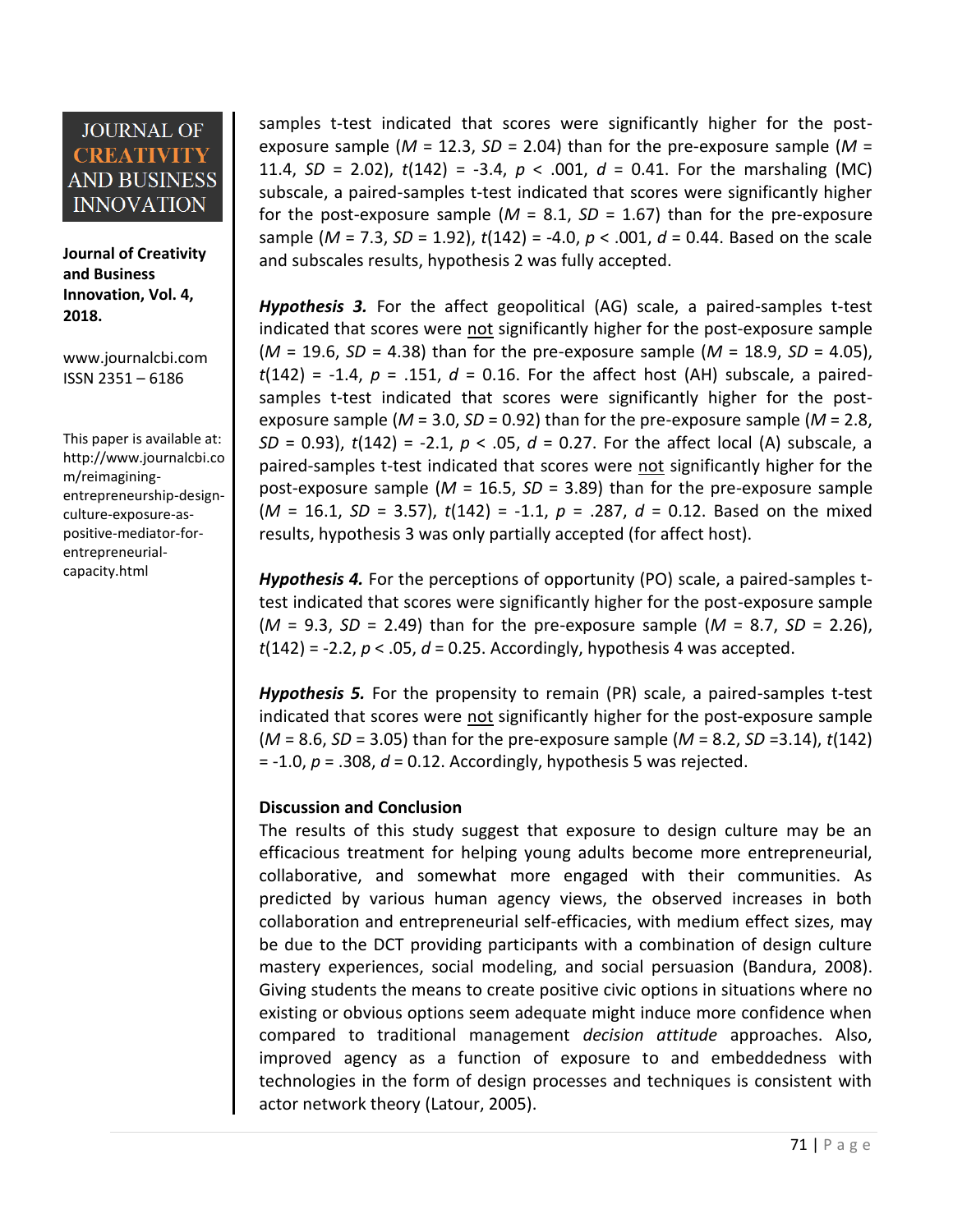**Journal of Creativity and Business Innovation, Vol. 4, 2018.**

[www.journalcbi.com](http://www.journalcbi.com/) ISSN 2351 – 6186

This paper is available at: [http://www.journalcbi.co](http://www.journalcbi.com/ideation-using-analogies.html) [m/reimagining](http://www.journalcbi.com/ideation-using-analogies.html)[entrepreneurship-design](http://www.journalcbi.com/ideation-using-analogies.html)[culture-exposure-as](http://www.journalcbi.com/ideation-using-analogies.html)[positive-mediator-for](http://www.journalcbi.com/ideation-using-analogies.html)[entrepreneurial](http://www.journalcbi.com/ideation-using-analogies.html)[capacity.html](http://www.journalcbi.com/ideation-using-analogies.html)

DCT facilitators led participants through a structured, intensive, collaborative, and experiential process, rich with embedded DI and NE aspects. This enabled students to gain first-hand comprehension about and proactively take collective creative action on complex, mysterious, and weakly defined social phenomena. As a result, they not only may have experienced increased awareness and sensitivity to social phenomena, but also may have shifted attitudinal perceptions of phenomena from mysterious and unclear to demystified, intelligible, interesting, and actionable. This may have served the dual purposes of increasing internalized locus of control while reducing cognitive dissonance associated with social phenomena or more specifically with entrepreneurship. This is consistent with Cash and Kreye (2018, p. 51) who proposed that "uncertainty is gradually resolved" through persistent and focused engagement in design activities. The DCT may have provided participants with various means to reduce uncertainty by helping them comprehend objective constraints and affordances then progress from discrete individual subjective perceptions to collective intersubjective understandings (Davidson, 2001). Majorities of participants qualitatively reported being transformed by the treatment. As a student anonymously reflected in a post-exposure survey, "I have learned a new way of looking at problems. I have also learned that many minds can have so many different ideas yet still come together to find one collaborative solution"*.* The student declares*,* "… now I look at my surroundings and think 'how could this change for the better?'"

The DCT may have induced new attitudinal perceptions towards outcomes or reward valences. Participants may have perceived exposure to creative ideational processes, divergent thinking, and novelty generation through the use of visualization and prototyping techniques as highly enjoyable and intrinsically rewarding. Furthermore, visualization may induce participant ease since it may have enabled the capture and communication of nuanced and complex information that is not comfortably or readily articulable through traditional coded language (Oakley & Halligan, 2017). Research suggests that techniques such as visualizing and prototyping confer cognitive benefits in the form of greatly reduced inference sorting and determination associated with written or spoken language (Thagard & Shelley, 1997). Changing perspective from preoccupation with self to collaborative sharing and heightened awareness of others' needs might also be intrinsically rewarding (Oakley & Halligan, 2017; Webb & Graziano, 2015). Also, this shift may create favorable conditions for more ethical decision-making (Kelly & Dorian, 2017). This prosocial perspective shift may be particularly refreshing to young adults given their growing frustrations over perceptions of social inequalities, consumption-based capitalism, and excessive emphasis on individualism (Harvard IOP, 2016; Rosemont, 2016). Exposure to the DCT may have transformed students' preferences towards these intrinsically rewarding outcomes and, in doing so,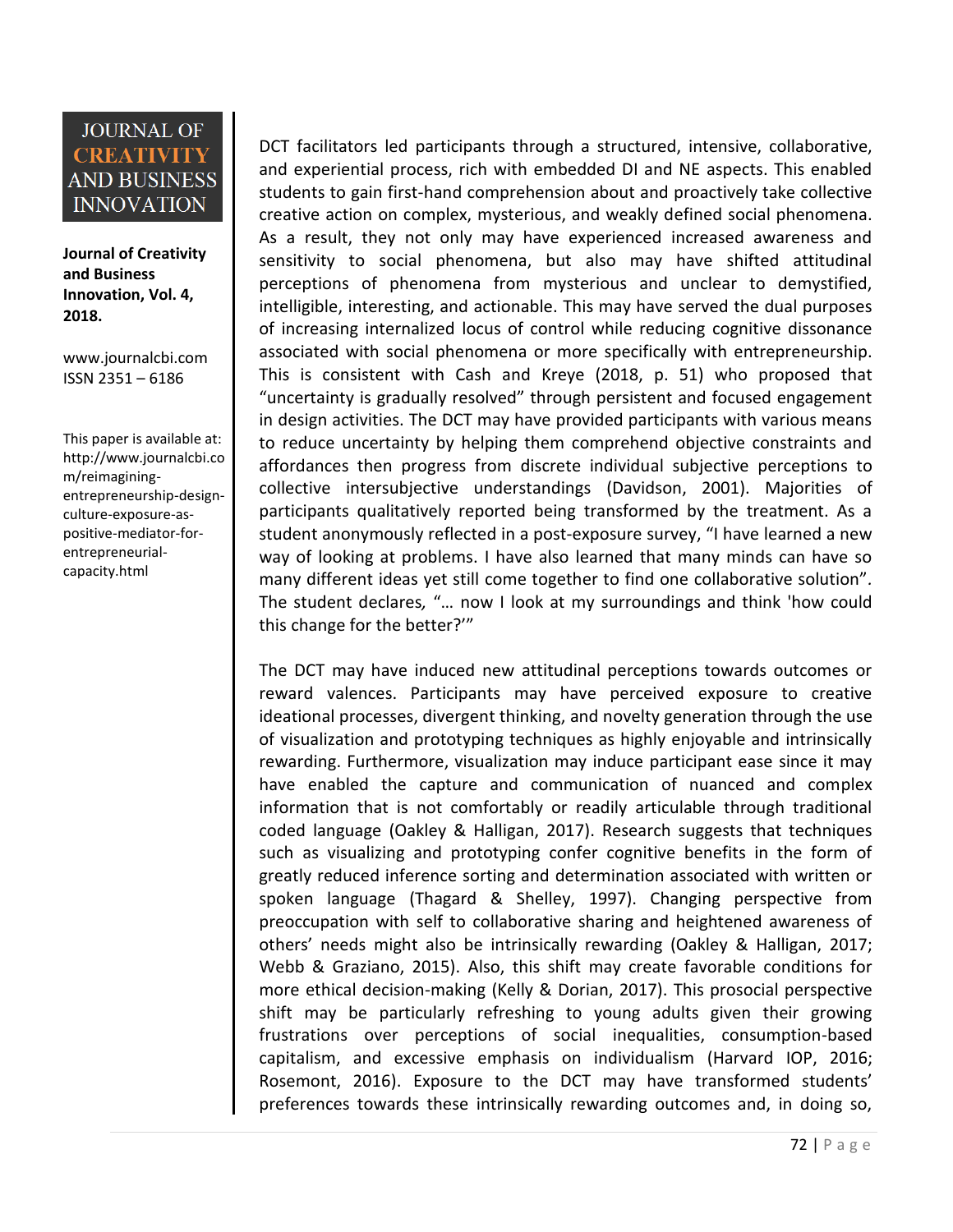**Journal of Creativity and Business Innovation, Vol. 4, 2018.**

[www.journalcbi.com](http://www.journalcbi.com/) ISSN 2351 – 6186

This paper is available at: [http://www.journalcbi.co](http://www.journalcbi.com/ideation-using-analogies.html) [m/reimagining](http://www.journalcbi.com/ideation-using-analogies.html)[entrepreneurship-design](http://www.journalcbi.com/ideation-using-analogies.html)[culture-exposure-as](http://www.journalcbi.com/ideation-using-analogies.html)[positive-mediator-for](http://www.journalcbi.com/ideation-using-analogies.html)[entrepreneurial](http://www.journalcbi.com/ideation-using-analogies.html)[capacity.html](http://www.journalcbi.com/ideation-using-analogies.html)

may have fostered a more favorable view of entrepreneurial activity as reimagined through the lens of design culture. On a cognitive basis, we speculate that the DCT's structured integration of both intuitive and reflective processes and high cognitive loading may contribute to enhanced prosociality (Rand et al., 2014); participants may become more generous and open to adopting cooperative game behaviors. However, more research is needed to better understand this dimension. Also, any such transformations in preferences may be perceived by participants as compensation for failure risks commonly associated with entrepreneurial activity.

In the area of civic engagement and opportunity, the positive results for PO were due to the single dimension of *personal fulfillment* which might explain the small effect size. The PO dimensions of *happiness* and *employment opportunities* were not significantly changed. The possibility of greater personal fulfillment post-DCT exposure may be explained by the participants' improved selfefficacies. Accordingly, they may have perceived themselves as more capable of re-envisioning their environments and see the potential for fulfillment, if not the difficulty and personal challenge involved, in so doing. Overall there was no increase in AG and the subscale *affect local.* However, *affect host,* with a small effect size, did significantly improve after exposure to the DCT. Feelings toward the DCT host region may have shifted due to direct examination of host assets (e.g., field tours of relevant sites) during the Phenomenon Comprehension Phase. Yet affect or feelings towards students' local communities were not significantly changed. DCT exposure did not significantly increase PR. We theorize that this may be an interaction result of insignificant improvement to the *perceptions of opportunity* subscale, *employment opportunities*.

The study contributes to an emerging theory of entrepreneurship by linking design culture to human efficacy and institutional-level entrepreneurial capacity development. Also, the study contributes more insight into the micro-processes that underpin institutional transformation. Moreover, we have demonstrated that young adults can be entrepreneurially motivated by the spirit of compassionately contributing to the wellbeing of others, without a dominant focus on personal monetary gain. This may be a useful contribution for reimaging entrepreneurship and re-enchanting capitalism. Also, the study contributes to the nascent literature on outmigration by linking design culture treatments to civic engagement primarily in the form perceptions of opportunity. Nonetheless, the study contributes new scales for understanding and measuring relevant collaboration and civic engagement outcomes. Elected officials, policy makers, educators, and practitioners aiming to taking positive action on civic challenges such as deindustrialization and outmigration, might want to engage in discourse about these findings, reflect on current policies, and experiment with exposing both students and others to similar design culture treatments.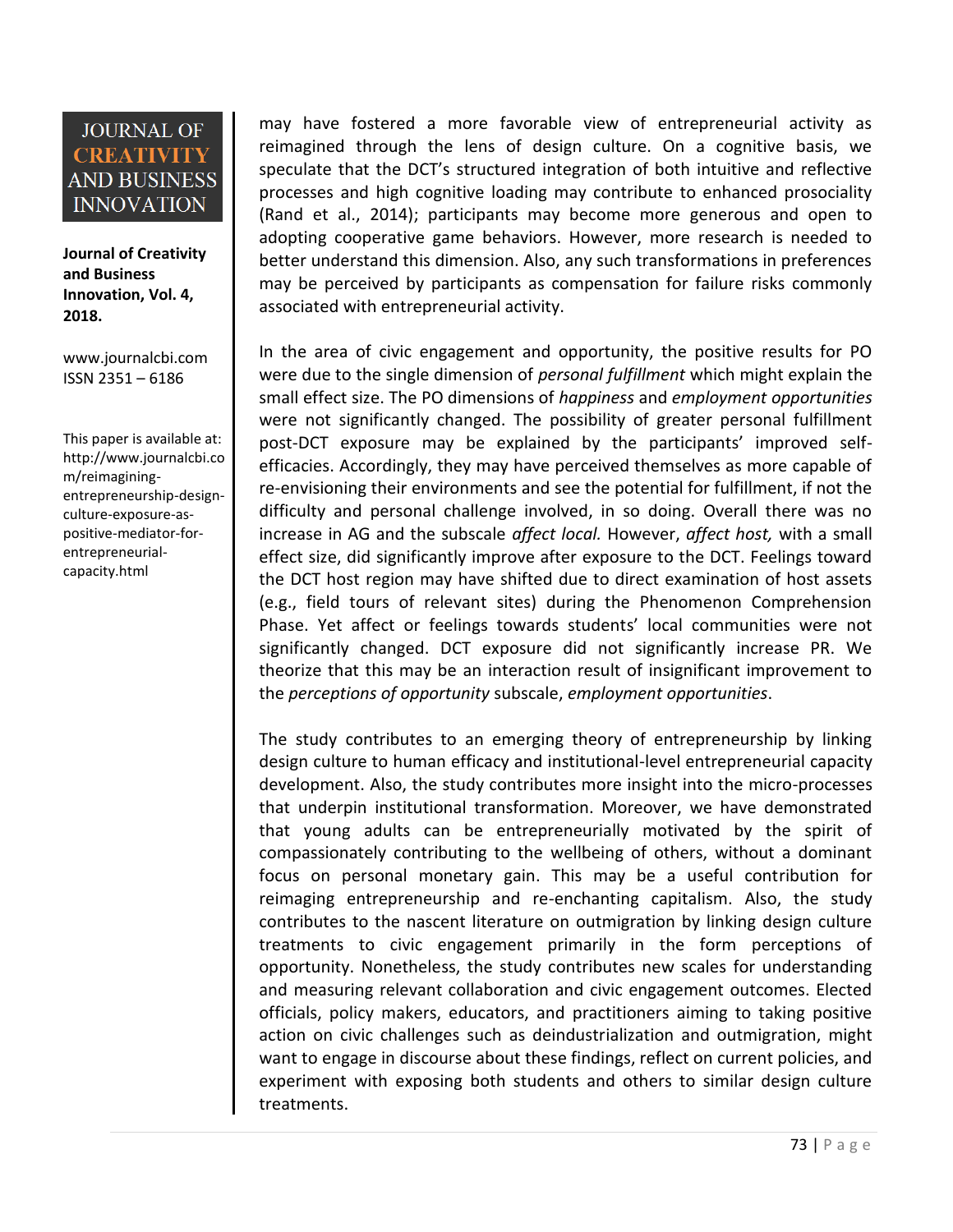**Journal of Creativity and Business Innovation, Vol. 4, 2018.**

[www.journalcbi.com](http://www.journalcbi.com/) ISSN 2351 – 6186

This paper is available at: [http://www.journalcbi.co](http://www.journalcbi.com/ideation-using-analogies.html) [m/reimagining](http://www.journalcbi.com/ideation-using-analogies.html)[entrepreneurship-design](http://www.journalcbi.com/ideation-using-analogies.html)[culture-exposure-as](http://www.journalcbi.com/ideation-using-analogies.html)[positive-mediator-for](http://www.journalcbi.com/ideation-using-analogies.html)[entrepreneurial](http://www.journalcbi.com/ideation-using-analogies.html)[capacity.html](http://www.journalcbi.com/ideation-using-analogies.html)

In terms of limitations, the study does not measure actual long-term entrepreneurial behavior, the duration of treatment effects, or verify if repeated treatments are needed. The allocation of students to control and exposure groups was not truly random due to well-known subject selection challenges associated with educational settings. Our approach was quasi-experimental which suggests caution when generalizing the results and findings. Also, while human attitudinal and behavioral transformation is necessary, it is not alone sufficient for robust entrepreneurial capacity. Communities also need technological and knowledge infrastructure and other resources for actualizing entrepreneurship. For future research, a longitudinal study that measures duration of the treatment effects or the effects of repeated exposure and likely conversion to entrepreneurial behavior would be beneficial. More research is needed to determine efficacious treatments or approaches for improving propensity to remain and local affect. Our research widens the entrepreneurship discourse by including design culture as an important antecedent. It is our hope that this scholarship contributes to a new reimagined entrepreneurship and reenchanted capitalism.

#### **References:**

- Albert, M.-N., & Couture, M. M. (2013). The support to an entrepreneur: From autonomy to dependence. *SAGE Open, 3*(2), 1-9.
- Bandura, A. (2008). An Agentic Perspective on Positive Psychology. In S. J. Lopez (Ed.), *Positive Psychology: Exploring the Best in People, Discovering Human Strengths* (Vol. 1, pp. 167- 196). Westport, US: Praeger Publishers, Greenwood Publishing Group.
- Boland, R., & Collopy, F. (Eds.). (2004). *Managing as Designing*. Stanford, US: Stanford Business Books.
- Bozic Yams, N. (2017). Integrated model of innovative competence. *Journal of Creativity and Business Innovation, 3*(1), 140-169.
- Brady, D., Beckfield, J., & Zhao, W. (2007). The consequences of economic globalization for affluent democracies. *Annual Review of Sociology, 33*, 313-334.
- Cardona, A., & Tomancak, P. (2012). Current challenges in open-source bioimage informatics. *Nature Methods, 9*(7), 661-665.
- Carvalho, L., & Goodyear, P. (2017). Design, learning networks and service innovation. *Design Studies, 55*, 27-53.
- Cash, P., & Kreye, M. (2018). Exploring uncertainty perception as a driver of design activity. *Design Studies, 54*, 50-79.
- Chaminade, C., Lundvall, B.-A., Vang-Lauridsen, J., & Joseph, K. J. (2009). *Innovation policies for development: Towards a systemic experimentation based approach.* Paper presented at the GLOBELICS 2009, 7th International Conference, Dakar, SN.
- Davidson, D. (2001). *Subjective, Intersubjective, Objective*. Oxford, UK: Clarendon Press.
- Diaz-Casero, J. C., Hernandez-Mogollon, R., & Roldan, J. L. (2012). A structural model of the antecedents to entrepreneurial capacity. *International Small Business Journal, 30*(8), 850- 872.
- Edgell, R. A., & Kimmich, P. (2015). A new view on innovation and language: Design culture, discursive practices, and metaphors. *Journal of Creativity and Business Innovation, 1*(1), 107-128.

Edgell, R. A., & Moustafellos, J. K. (2017). Toward an architectural theory of innovation: Explicating design, networks, and microprocesses. *Journal of Creativity and Business Innovation, 3*(1), 5-34.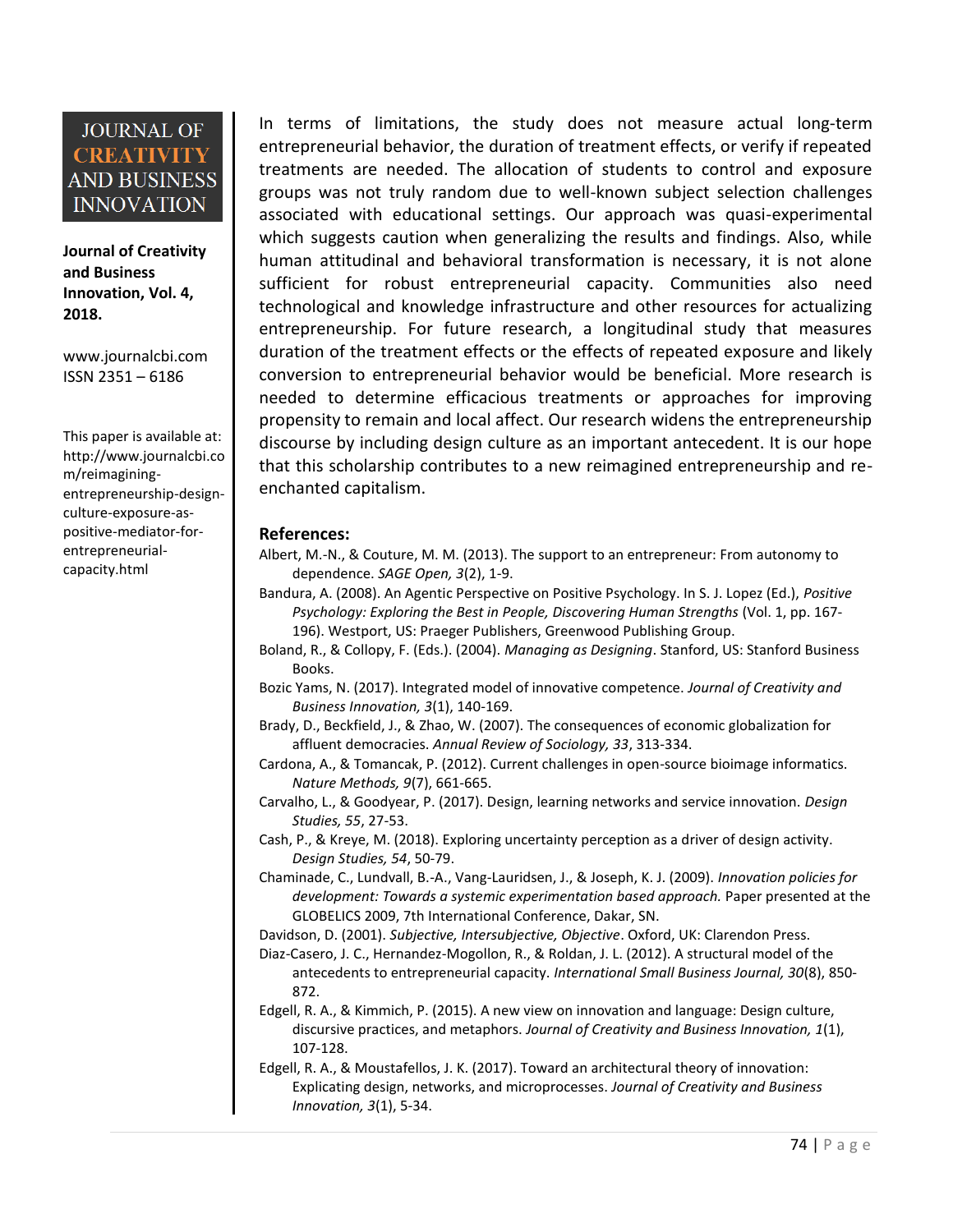**Journal of Creativity and Business Innovation, Vol. 4, 2018.**

[www.journalcbi.com](http://www.journalcbi.com/) ISSN 2351 – 6186

This paper is available at: [http://www.journalcbi.co](http://www.journalcbi.com/ideation-using-analogies.html) [m/reimagining](http://www.journalcbi.com/ideation-using-analogies.html)[entrepreneurship-design](http://www.journalcbi.com/ideation-using-analogies.html)[culture-exposure-as](http://www.journalcbi.com/ideation-using-analogies.html)[positive-mediator-for](http://www.journalcbi.com/ideation-using-analogies.html)[entrepreneurial](http://www.journalcbi.com/ideation-using-analogies.html)[capacity.html](http://www.journalcbi.com/ideation-using-analogies.html)

- Edgell, R. A., & Vogl, R. (2013). A theory of innovation: Benefit, harm, and legal regimes. *Law, Innovation and Technology, 5*(1), 21-53.
- Erozkan, A., & Deniz, S. (2012). The influence of social self-efficacy and learned resourcefulness on loneliness. *The Online Journal of Counselling and Education, 1*(2), 57-74.
- Geldhof, G. J., Malin, H., Johnson, S. K., Porter, T., Bronk, K. C., Weiner, M. B., . . . Damon, W. (2014). Entrepreneurship in young adults: Initial findings from the young entrepreneurs study. *Journal of Applied Developmental Psychology, 35*(5), 410-421.
- Green, S. E., Li, Y., & Nohria, N. (2009). Suspended in self-sun webs of significance: A rhetorical model of institutionalization and institutionally embedded agency. *Academy of Management Journal, 52*(1), 11-36.
- Harvard IOP. (2016). *Harvard Institute of Politics spring 2016 poll*. Retrieved from <http://iop.harvard.edu/youth-poll/past/harvard-iop-spring-2016-poll:>
- Hindle, K. (2012). Small-i or BIG-I? How entrepreneurial capacity transforms 'small-i' into 'Big-I' innovation: Some implications for national policy. *Telecommunications journal of Australia, 52*(3), 51-63.
- Kelly, L., & Dorian, M. (2017). Doing well and good: An exploration of the role of mindfulness in the entrepreneurial opportunity recognition and evaluation process. *New England Journal of Entrepreneurship, 20*(2), 26-36.
- Koistinen, D. (2013). *Confronting Decline: The Political Economy of Deindustrialization in Twentieth-Century New England*. Gainesville, US: University Press of Florida.
- Kolko, J. (2010). Abductive thinking and sensemaking: The drivers of design synthesis. *Design Issues, 26*(1), 15-28.
- Lamers, M., Verbeek, F., & Putten, P. H. (2013). Tinkering in Scientific Education. In D. Reidsma, H. Katayose, & A. Nijholt (Eds.), *Advances in Computer Entertainment* (Vol. 8253, pp. 568- 571). Chams, CH: Springer International Publishing.
- Latour, B. (2005). *Reassembling the Social: An Introduction to Actor-Network-Theory*. Oxford, UK: Oxford University Press.
- Leydesdorff, L., & Etzkowitz, H. (1998). Triple Helix of innovation. *Science and Public Policy, 25*(6), 358-364.
- Lindh, I., & Thorgren, S. (2016). Entrepreneurship education: The role of local business. *Entrepreneurship & Regional Development, 28*(5-6), 313-336.
- Lloyd, C. B., Behrman, J. R., Stromquist, N. P., & Cohen, B. (Eds.). (2006). *The Changing Transitions to Adulthood in Developing Countries: Selected Studies*. Washington, US: The National Academies Press.
- Maguire, S., & Hardy, C. (2009). Discourse and deinstitutionalization: The decline of DDT. *Academy of Management Journal, 52*(1), 148-178.
- Mahoney, J., & Thelen, K. A. (2010). *Explaining Institutional Change: Ambiguity, Agency, and Power*. Cambridge, UK: Cambridge University Press.
- Martin, R., & Osberg, S. (2007). Social entrepreneurship: The case for definition. *Stanford Social Innovation Review, Spring*, 28-39.
- McGee, J. E., Peterson, M., Mueller, S. L., & Sequeira, J. M. (2009). Entrepreneurial self-efficacy: Refining the measure. *Entrepreneurship Theory and Practice, 33*(4), 965-988.
- Moolenaar, N. M., Sleegers, P. J. C., & Daly, A. J. (2012). Teaming up: Linking collaboration networks, collective efficacy, and student achievement. *Teaching and Teacher Education, 28*(2), 251-262.
- Oakley, D. A., & Halligan, P. W. (2017). Chasing the rainbow: The non-conscious nature of being. *Frontiers in Psychology, 8*(1924). doi:10.3389/fpsyg.2017.01924
- Olson, K. R. (2005). Engagement and self-control: Superordinate dimensions of Big Five traits. *Personality and Individual Differences, 38*(7), 1689-1700.
- Østergaard, K. L., Simonsen, J., & Karasti, H. (2018). Examining situated design practices: Nurses' transformations towards genuine participation. *Design Studies, In Press*. doi:10.1016/j.destud.2017.12.002

Perrini, F., Vurro, C., & Costanzo, L. A. (2010). A process-based view of social entrepreneurship: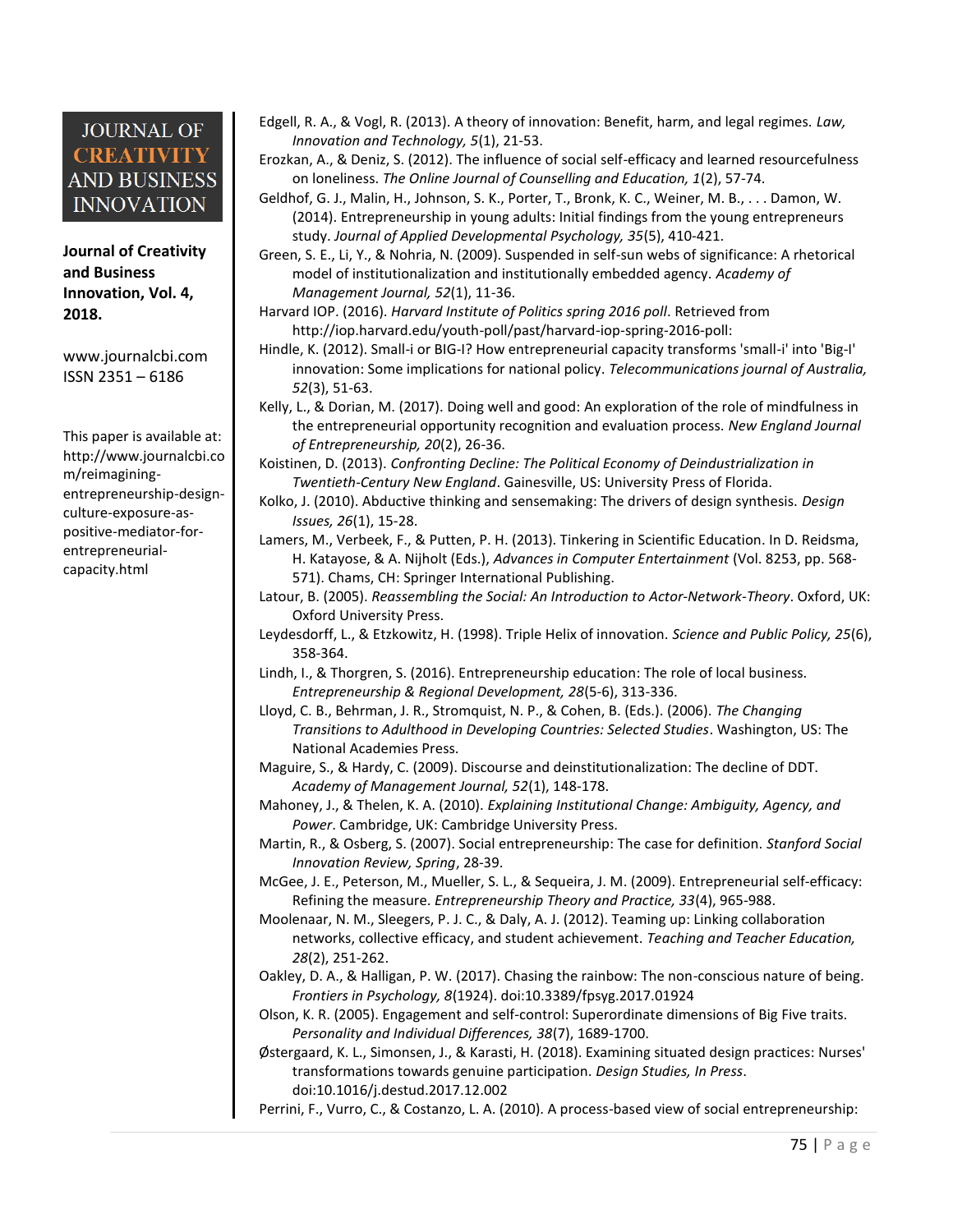**Journal of Creativity and Business Innovation, Vol. 4, 2018.**

[www.journalcbi.com](http://www.journalcbi.com/) ISSN 2351 – 6186

This paper is available at: [http://www.journalcbi.co](http://www.journalcbi.com/ideation-using-analogies.html) [m/reimagining](http://www.journalcbi.com/ideation-using-analogies.html)[entrepreneurship-design](http://www.journalcbi.com/ideation-using-analogies.html)[culture-exposure-as](http://www.journalcbi.com/ideation-using-analogies.html)[positive-mediator-for](http://www.journalcbi.com/ideation-using-analogies.html)[entrepreneurial](http://www.journalcbi.com/ideation-using-analogies.html)[capacity.html](http://www.journalcbi.com/ideation-using-analogies.html)

From opportunity identification to scaling-up social change in the case of San Patrignano. *Entrepreneurship & Regional Development, 22*(6), 515-534.

- Petrin, R. A., Schafft, K. A., & Meece, J. L. (2014). Educational sorting and residential aspirations among rural high school students: What are the contributions of schools and educators to rural brain drain? *American Educational Research Journal, 51*(2), 294-326.
- Prokýsek, M., Rambousek, V., & Wildová, R. (2013). Research into spatial intelligence and the efficiency of the application of spatial visualization in instruction. *Procedia - Social and Behavioral Sciences, 84*(2), 855-859.
- Rand, D. G., Peysakhovich, A., Kraft-Todd, G. T., Newman, G. E., Wurzbacher, O., Nowak, M. A., & Greene, J. D. (2014). Social heuristics shape intuitive cooperation. *Nature Communications, 5*(3677). doi:10.1038/ncomms4677
- Reynolds, P. D. (2010). *Entrepreneurship in the United States: The Future is Now*. New York, US: Springer.
- Ritz, J. M., & Moye, J. J. (2011). Using Contextualized Engineering and Technology Education to Increase Student Motivation in the Core Academics. In M. Barak & M. Hacker (Eds.), *Fostering Human Development Through Engineering and Technology Education* (pp. 131- 151). Dordrecht, DE: Springer.

Rosemont, H. (2016). *Against Individualism: A Confucian Rethinking of the Foundations of Morality, Politics, Family, and Religion*. Lanham, US: Lexington Books.

- Rypestøl, J. O., & Aarstad, J. (2018). Entrepreneurial innovativeness and growth ambitions in thick vs. thin regional innovation systems. *Entrepreneurship & Regional Development, 30*(5- 6), 639-661.
- Souitaris, V., Zerbinati, S., & Al-Laham, A. (2007). Do entrepreneurship programmes raise entrepreneurial intention of science and engineering students? The effect of learning, inspiration and resources. *Journal of Business Venturing, 22*(4), 566-591.
- Steyaert, C., & Katz, J. (2006). Reclaiming the space of entrepreneurship in society: geographical, discursive and social dimensions. *Entrepreneurship & Regional Development, 16*(3), 179- 196.
- Stiegler, B. (2014). *The Re-enchantment of the World: The Value of Spirit Against Industrial Populism*. New York, US: Bloomsbury Academic.
- Thagard, P., & Shelley, C. P. (1997). Abductive Reasoning: Logic, Visual Thinking, and Coherence. In M. L. Dalla Chiara, K. Doets, D. Mundici, & J. van Benthem (Eds.), *Logic and scientific methods* (pp. 413-427). Dordrecht, DE: Kluwer.

Toutain, O., Fayolle, A., Pittaway, L., & Politis, D. (2017). Role and impact of the environment on entrepreneurial learning. *Entrepreneurship & Regional Development, 29*(9-10), 869-888.

- Uttal, D. H., Miller, D. I., & Newcombe, N. S. (2013). Exploring and enhancing spatial thinking: Links to achievement in science, technology, engineering, and mathematics? *Current Directions in Psychological Science, 22*(5), 367-373.
- Webb, T. W., & Graziano, M. S. (2015). The attention schema theory: A mechanistic account of subjective awareness. *Frontiers in Psychology, 6*(500). doi:10.3389/fpsyg.2015.00500

Whitehead, T. L. (2006). Workbook for Descriptive Observations of Social Settings, Acts, Activities and Events. College Park, US: University of Maryland CuSAG: EICCARS Workbooks.

- Wilkinson, C. R., & De Angeli, A. (2014). Applying user centred and participatory design approaches to commercial product development. *Design Studies, 35*(6), 614-631.
- Willson, M. (2010). Technology, networks, and communities: An exploration of network and community theory and technosocial forms. *Information, Communication & Society, 13*(5), 747-764.
- Yencken, J., & Gillin, M. (2004). Entrepreneurial capacity and the new technology-based small firm. *Small Enterprise Research, 12*(1), 30-44.